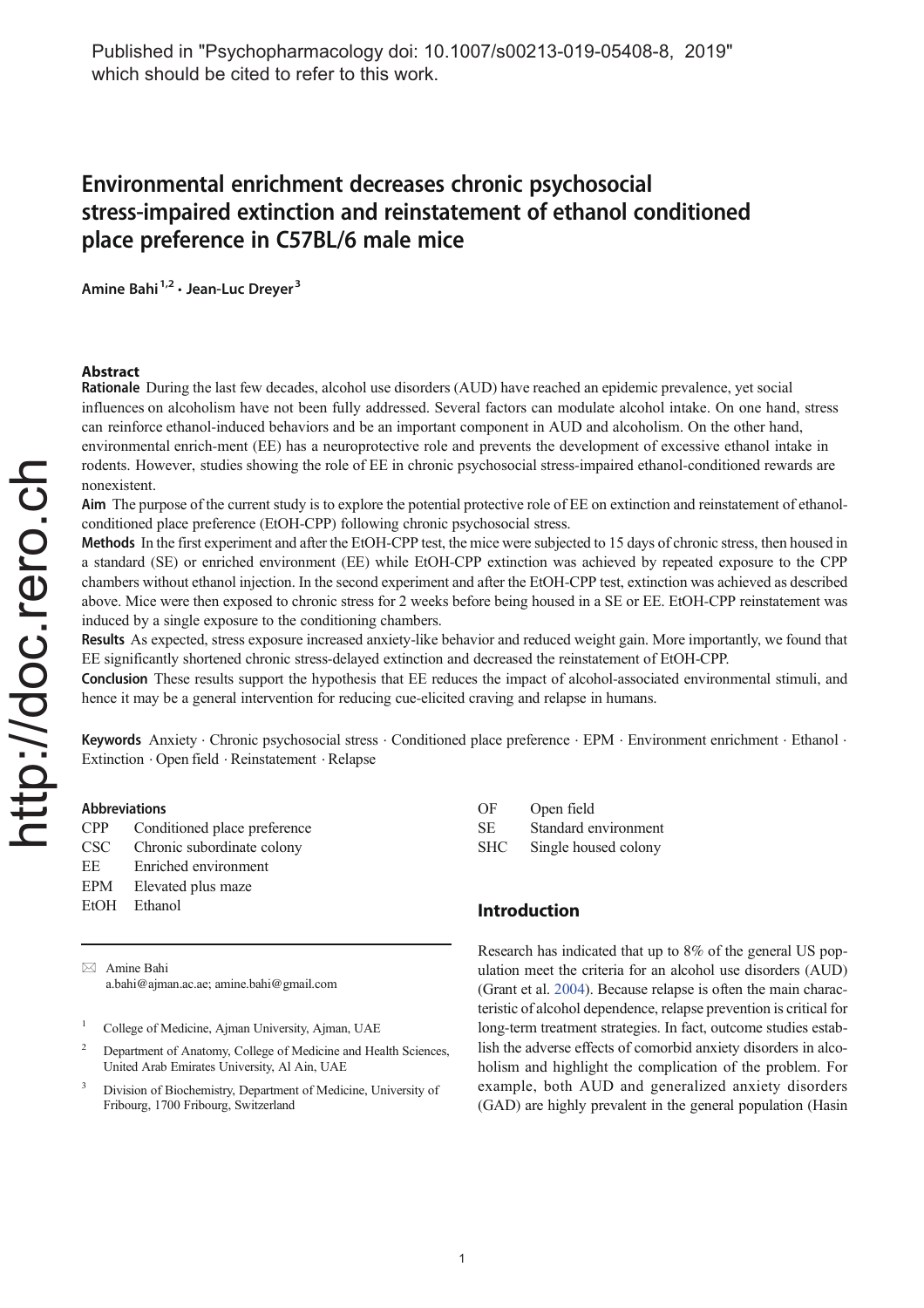et al. 2007). In addition, the association between these two disorders has been well documented in previous studies (Conway et al. 2006; Grant et al. 2004). Because alcoholism is highly comorbid with stress-induced social anxiety, and because adolescence represents a period of significant plasticity in the mesocorticolimbic dopaminergic system, stress exposure during this period may have unique long-term effects on reward responsivity. For instance, when discrete-time survival analysis (DTSA) was used to examine whether real-time social stress responding and social anxiety symptoms predicted 12-month alcohol onset in an alcohol-naïve sample of young female adolescents, authors reported that girls with higher levels of social anxiety, compared with baseline, had earlier alcohol initiation (Cloutier et al. 2019), suggesting that, at least in adolescent girls, increased sensitivity to social stress might be correlated with earlier alcohol drinking.

There is strong evidence, from several preclinical studies, that social stress is a strong trigger for relapse and an important factor contributing to increased motivation for alcohol consumption in rodents' laboratory animals. For example, when oral operant conditioning paradigm was used to assess the effects of repeated social defeat during adolescence on the reinforcing and motivational actions of EtOH in adult male open field (OF)1 mice, Rodriguez-Arias and colleagues reported that, while anxiety-like behavior in the elevated plus maze (EPM) test was not altered, social defeat in adolescence significantly increased EtOH consumption and motivation to drink (Rodriguez-Arias et al. 2016). Similarly, when outbred Carworth Farms Webster (CFW) male mice were socially defeated for 10 days, results have shown that EtOH consumption and preference following moderate stress were higher (13.3 g  $kg^{-1}$  day<sup>-1</sup> intake) than both the mild stress group  $(8.0 \text{ g kg}^{-1} \text{ day}^{-1})$  and controls  $(7.4 \text{ g kg}^{-1} \text{ day}^{-1})$  (Norman et al. 2015), with the moderately stressed mice displaying escalated EtOH intake and self-administration during a schedule of intermittent access to alcohol (Norman et al. 2015). The same research group also reported an increase in voluntary EtOH consumption triggered by a history of social defeat stress and intermittent access to EtOH in male C57BL/6J mice compared with nonstressed mice (Hwa et al. 2016; Newman et al. 2018). Similarly, stressed adult male C57BL/6 mice increased their consumption of sweet solution after ten sessions of social defeat and exhibited reduced activity in the open arms of the EPM test that was associated to a significantly persistent increase of EtOH intake compared with controls (Albrechet-Souza et al. 2017). Male and female C57BL/6J mice exposed to adolescent chronic variable social stress (CVSS) showed significantly increased adult anxiety-like behavior and drank significantly more EtOH than controls (Caruso et al. 2018). Taken together, these findings indicate that, at least in different strains of mice, prior exposure to social stress is an important risk factor for later excessive alcohol intake and affective disorders' alterations such as anxiety. Although it is obviously recognized that there is a strong association between stress-induced anxiety and excessive alcohol intake, the etiological nature of this relationship is still not fully understood and available pharmacological treatments for alcoholism have only modest long-term efficacy (Heilig et al. 2011). This prompts the question of whether pharmacotherapy can be used to tackle alcoholism. Therefore, environmental enrichment (EE) has been proposed as an alternative protective behavioral treatment for alcohol rehabilitation (for review, see Pang et al. 2019).

In studies involving laboratory animals, the nature of enrichment differs, but classically involves access to larger, more motivating/stimulating settings in cages larger and more "attractive" than those regularly used in the standard conditions, with a variety of sensory, cognitive, and motor stimuli to increase opportunities for voluntary physical activity (Nithianantharajah and Hannan 2006; van Praag et al. 2000). Results have shown that exposure to EE results in significant effects on brain morphology and physiology, enhancing neural plasticity in multiple brain regions (for review, see Sale 2018; van Praag et al. 2000) and exerting positive effects in animal models of brain injury and neurodegenerative disorders (Nithianantharajah and Hannan 2006). In addition, EE have been shown to decrease reactivity to stress as it restored hippocampal cell proliferation and ameliorated cognitive deficits in chronically stressed rats (Veena et al. 2009), with enhanced synaptic plasticity and learning, as well as memory (Arai and Feig 2011; van Praag et al. 2000). Finally, there is compiling evidence that EE has the capacity to positively affect drug-seeking behavior. In fact, the rewarding effects of cocaine were inhibited in mice reared from weaning to adulthood in EE compared with mice reared in standard environments (SE), with the mice in EE showing less activation in response to repeated cocaine administration and reduced responses to cocaine challenges (Solinas et al. 2009). The same group also reported that EE (30 days) prevented the development of cocaine-induced behavioral sensitization, CPP acquisition, as well as cocaine-induced CPP reinstatement (Solinas et al. 2008). Also, heroin-induced CPP but not behavioral sensitization was reduced in EE mice compared with SE mice (El Rawas et al. 2009). However, and contrary with what was reported with other drugs such as cocaine and heroin, EE was unable to reduce the rewarding effects of methamphetamine (Thiriet et al. 2011).

In a previous study from our laboratory, we reported that mice exposed to chronic psychosocial stress showed delayed ethanol-conditioned place preference (EtOH-CPP) extinction and increased alcohol-induced reinstatement of the EtOH-CPP behavior (Bahi and Dreyer 2014). We have also reported that EE reduced anxiety-like behavior that was associated with decreased voluntary EtOH consumption, as well as reduced of EtOH-CPP acquisition (Bahi 2017b). Others have shown that priming-induced reinstatement of EtOH-CPP was blocked by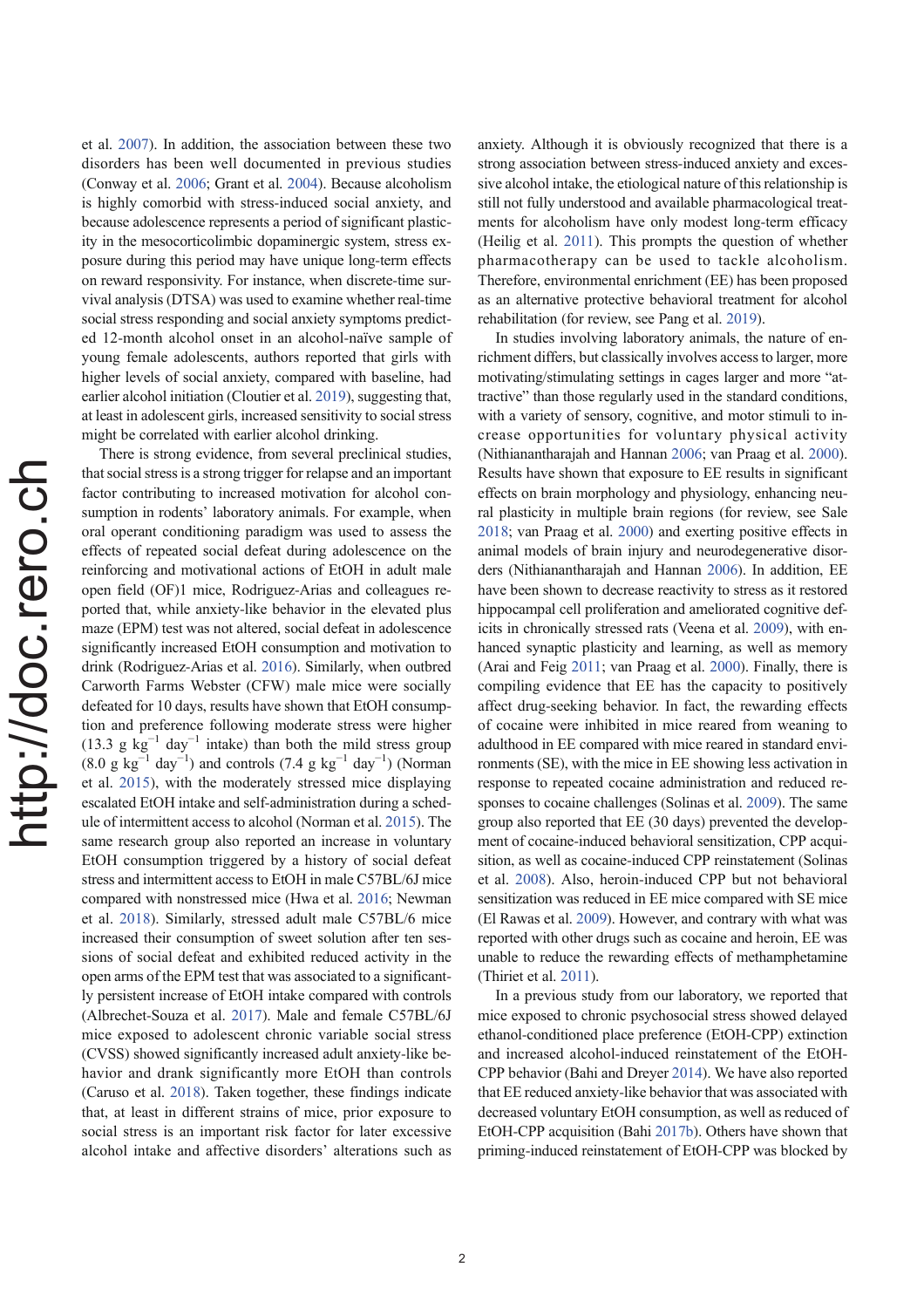EE (Li et al. 2015). To the best of our knowledge, no previous study has examined the efficiency of EE at accelerating stressdelayed extinction and reinstatement of CPP for EtOH, so no direct comparison of the effectiveness of standard versus enriched environmental conditions on extinction and reinstatement of CPP has been attempted. We hypothesized that EE might attenuate/blunt chronic psychosocial stress-delayed EtOH-CPP extinction (1st experiment) and that EE would protect from stress-induced EtOH-CPP reinstatement (2nd experiment).

# Materials and methods

# Animals

Male C57BL/6 mice (6–7 weeks old) weighing approximately 22 g (experimental mice) or adults (resident mice) weighing 35–40 g were housed in standard Plexiglas observation cages. All mice were of identical genetic background and backcrossed to the parental inbreed mice each ten generations. All mice were bred locally and were kept under standard laboratory conditions (12/12 h light–dark cycle, lights off at 6 p.m.,  $\sim$  22 °C). The EtOH-CPP procedure and the anxietylike behavior tests were performed during the light phase. A large number of published reports used the same lighting conditions with the housing room kept under a regular light/dark schedule (Lopatina et al. 2014; Vahid-Ansari et al. 2017). Bedding was autoclaved before use, and mice had free access to tap water and standard mouse chow diet obtained from the National Feed and Flour Production and Marketing Company LLC (Abu Dhabi, UAE). The chronic psychosocial stress procedure was approved by the local Animal Research and Ethics Committee (Protocol No. A01-12).

# Drugs

EtOH (20%,  $v/v$ ) was diluted in physiological saline and injected intraperitoneally (i.p.) during conditioning and reinstatement (2 g kg−<sup>1</sup> ). EtOH doses were selected based on our previous studies (Bahi 2012, 2015; Bahi and Dreyer 2014).

# EtOH-conditioned place preference

The general procedure of the EtOH-CPP test was conducted as described in our previous studies with minor modifications (Al Ameri et al. 2014; Al Maamari et al. 2014; Al Mansouri et al. 2014; Bahi 2017b; Bahi and Dreyer 2012b). In brief, eight identical wooden two-chambered CPP apparatus ( $30 \times$  $30 \times 30 \text{ cm}^3$ ) with distinct visual and tactile cues and separated by a removable guillotine door were used. Each CPP test consisted of preconditioning (pre-CPP, day 1), conditioning (days 2–6), and postconditioning (post-CPP, day 7). Lighting within the behavioral chambers was provided by overhead lights in each of the testing compartments each measuring approximately 15 Lux at the testing floor.

During preconditioning (pre-CPP), the initial place preference was determined after each mouse was placed in the middle of the CPP box (facing the frame of the guillotine door) with 15-min free access to both compartments and the time spent in each compartment was scored. This session determined baseline preferences (whether the mouse spent significantly less/more time in one compartment than in the other, regarded as equipment bias). Mice that spent less than 35% and more than 65% of the time in either one of the compartments during preconditioning were excluded from the study. This allowed us to use an unbiased design in which both compartments were equally preferred before the conditioning session and to randomly assign the compartment paired with EtOH.

The conditioning  $(30 \text{ min session}^{-1})$  was performed using an unbiased procedure with the guillotine door being closed. All mice received EtOH (2  $g$  kg<sup>-1</sup>, i.p.) and saline (same volume) injections every session, and the injections were altered between morning and afternoon sessions in a balanced design. The first injections were performed in the morning, and the mice were confined to one conditioning compartment for 30 min after the injection and then returned to their home cages. The second injections were performed in the afternoon, and the mice were confined to the other compartment for 30 min. It is worth mentioning that conditioning trials were conducted in an unbiased method such that EtOH/ environment pairings were counterbalanced for the time of EtOH injection (morning or evening) and compartment. Analysis of data from our previous studies using this design (Al Ameri et al. 2014; Al Maamari et al. 2014; Al Mansouri et al. 2014; Bahi 2017a, b; Bahi et al. 2013) showed no difference in the effects of morning vs. evening administration of EtOH indicating a lack of carryover effects of EtOH between sessions.

During the post-CPP day, each mouse was individually placed between the two compartments (facing the frame of the guillotine door) with free access to both compartments for 15 min. The expression of EtOH-CPP was calculated as the difference of total time (s) spent in the drug-paired compartment during the post-CPP and the pre-CPP days.

At 24 h after the CPP-test, mice were given extinction training daily as described previously with minor modifications (Bahi 2012, 2015; Bahi and Dreyer 2014). The procedure was similar to the pre-CPP; all mice were free to access the two chambers for 15 min each day, for 15 days, without any injection. The amount of time that mice spent in each compartment was monitored every other day. The expression of EtOH-CPP extinction was calculated as the difference of total time (s) spent in the drug-paired compartment during the extinction trial and the pre-CPP day.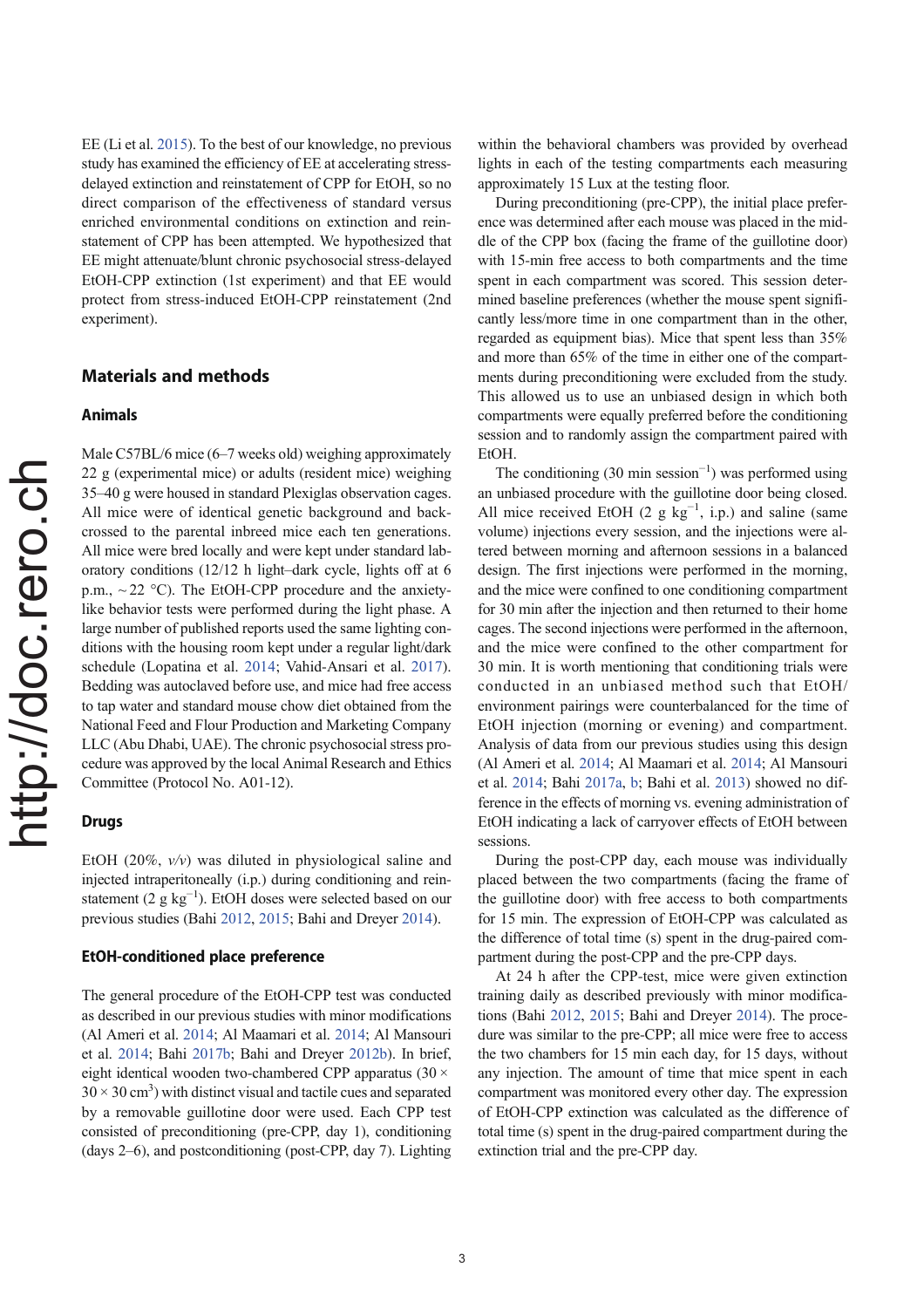The effects of an exposure to the conditioning chambers following stress exposure and housing in a SE or an EE were evaluated as described previously with minor modifications (Bahi 2012, 2015; Bahi and Dreyer 2014). The reinstatement test was the same as that for post-CPP test (free access to both compartments for 15 min). The expression of EtOH-CPP reinstatement was calculated as the difference of total time (s) spent in the drug-paired compartment during reinstatement and the last extinction trial.

#### Chronic psychosocial stress

The chronic psychosocial stress procedure was developed originally by Reber and colleagues (Reber et al. 2007; Reber et al. 2008) and was performed as described in our previous studies with few modifications (Bahi 2013, 2017b; Bahi and Dreyer 2014). In brief and for 15 days, five experimental subordinate "intruder" mice were introduced into the home cage of larger dominant male mouse "resident" that had been housed with two to three female mice for 7 days to enhance its territoriality and aggression. Males that start to injure their opponents by harmful bites were not used. Being too aggressive, two residents' mice were discarded. To prevent habituation, the five-intruder mice (chronic subordinate colony (CSC)) were weighed and transferred to a novel resident cage in days 5 and 10. In all colonies, the larger male mouse established a dominant status by chasing and attacking all four experimental mice. The intruders were considered as "subordinates" based on their defensive behavior, including flight, retreat, and submissive upright. In parallel, single housed control (SHC) mice remained undisturbed in their home cages except when transferred to clean cages on days 5 and 10.

#### Elevated plus maze test

Both the EPM and OF tests were conducted between 10:00 a.m. and 4:00 p.m. in a brightly lit room that was illuminated with four fluorescent overhead bulb lights, which produce consistent illumination within the room (approximately 100 Lux). The mice were habituated to the room for 1 h before starting the respective test.

To evaluate the effect of CSC on anxiety-like behavior, the EPM test was performed as described in our previous studies (Bahi 2017a, b; Bahi and Dreyer 2018, 2019) and originally developed by Pellow et al. (Pellow et al. 1985). In brief, the four-armed wooden EPM apparatus consisted of two open arms  $(40 \times 6 \times 0.2 \text{ cm}^3)$  and two closed arms  $(40 \times 6 \times$ 20 cm<sup>3</sup>) facing each other and connected by a central platform  $(6 \times 6 \text{ cm}^2)$ . The mice were brought into the testing room and allowed to acclimate for 60 min. At the beginning of the test, each mouse was placed in the central area and the number of entries into the open and closed arms (OA and CA respectively) were manually scored during the 5-min test period. After

each test, the fecal boli were removed, and the maze was cleaned with a 70% EtOH solution to remove odor trails.

#### Standard and environment enrichment

The general procedure was performed as described previously with minor modifications (Bahi 2017b). After completion of the EPM test, and like the SHC, CSC mice were single housed in standard Plexiglas cages with regular sawdust bedding and cotton nesting material for SE conditions. Inside each EE cage, and during 15 consecutive days, mice were provided with colorful plastic devices made of LEGO® building bricks, hard paper, cotton nesting material, plastic tube (15 cm long) and 3 cm in diameter), and plastic dolls exchanged every week. These objects have been previously used as enriched conditions for mice leading to significant molecular and behavioral differences in laboratory animals (Grinan-Ferre et al. 2018; Hess et al. 2008; Lima and Spinelli de Oliveira 2014; Lopez and Laber 2015).

#### Open field test

The OF test was used to evaluate to effect of EE on anxietylike behavior and was performed as previously described (Bahi 2017a, b; Bahi et al. 2014a; Bahi and Dreyer 2012a, 2014, 2018, 2019). In brief, the open field  $(32 \times 32 \times 20 \text{ cm}^3)$ Plexiglass square arena was divided into 64 equal squares by black lines. The 16 central squares are regarded as the "center" of the field. Each mouse was placed in the corner of the open field arena and allowed to explore for 10 min. The time spent in the center of the arena, the number of fecal boli produced, and line crossings were scored. After each mouse was tested, the fecal boli produced were counted and removed, and the entire arena was sanitized with 70% EtOH to remove odor trails. A low time spent in the center of the arena and high levels of fecal boli production were interpreted as indicators of an anxiogenic-like phenotype (Britton and Britton 1981; Calvo-Torrent et al. 1999; Sanberg 1989).

### Experimental design and timeline

Experiment 1 In this experiment, we tested the effects of EE on CSC-delayed extinction of EtOH-CPP. For this purpose, and after completion of the CPP test (days  $1-7$ ), the mice were either single housed (SHC,  $n = 8$ ) or housed with a dominant male mouse (CSC,  $n = 20$ ) for 2 weeks (days 8–22). The EPM test was performed 24 h later (day 23), and the CSC mice were single housed either in SE (CSC-SE,  $n = 10$ ) or EE (CSC-SE,  $n = 10$ ) for 2 weeks (days 24–38). During this period, and in order to induce EtOH-CPP extinction, the mice were exposed daily to the conditioning chambers without any injection and the time spent in the drug-paired box was monitored every other day as described above. It should be emphasized that,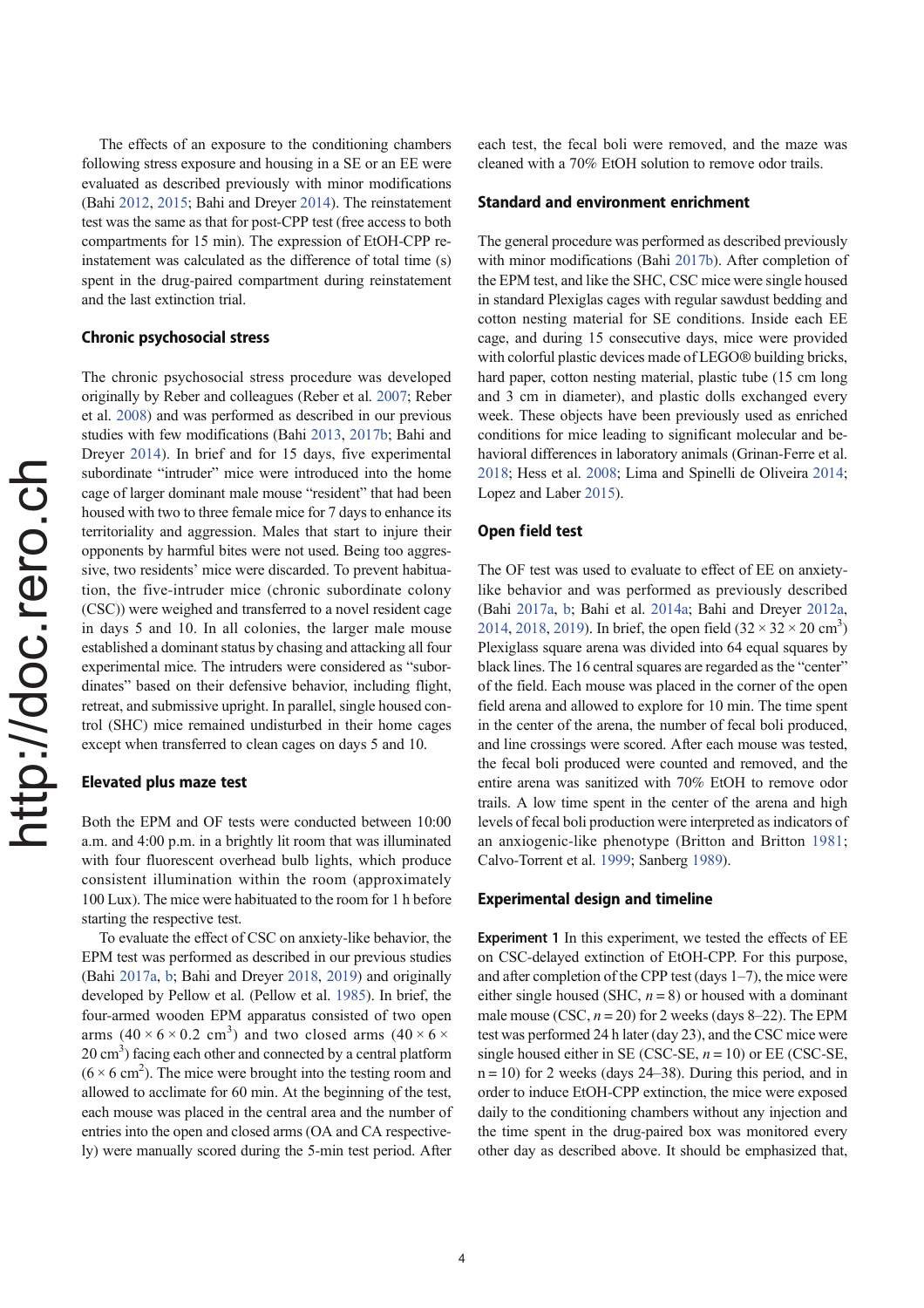in this experiment, the OF test was performed on day 30, when the SHC group showed complete EtOH-CPP extinction (7th trial). The experimental timeline is depicted in Fig. 1a.

Experiment 2 In this experiment, we tested the effects of EE on CSC-exacerbated reinstatement of EtOH-CPP after extinction. For this purpose, and after completion of the CPP test (days  $1-7$ ), the mice were subjected to eight sessions of CPP extinction (days 8–15). Then, the mice were either single housed (SHC,  $n = 8$ ) or housed with a dominant male mouse (CSC,  $n = 20$ ) for 2 weeks (days 16–30) before being tested for anxiety-like behavior using the EPM test (day 31). The CSC mice were then single housed either in SE (CSC-SE,  $n = 10$ ) or EE (CSC-SE,  $n = 10$ ) for 2 weeks (days 32–46) and anxiety-like behavior was tested using the OF test (day 47). Twenty-four hours later, all the mice were exposed to the conditioning chambers to reinstate EtOH-CPP (day 48). The experimental timeline is depicted in Fig. 4a.

#### Statistical analysis

Statistical analysis was performed using SPSS version 16.0 for Windows. All data are expressed as the mean  $\pm$  standard error of the mean. The data representing the effect of stress on body weight gain and anxiety-like behavior in the EPM test were analyzed using one-way measure of variance (ANOVA). The data representing the effects of stress on weight and time on EtOH-CPP extinction were analyzed using one-way repeated measures ANOVA. The data of the EtOH-CPP, area under the curve (AUC) for EtOH-CPP extinction, OF, and EtOH-CPP reinstatement were analyzed using one-way ANOVA. Simple linear regression (Pearson) analysis was performed to examine the correlation between anxiety measures in the EPM test and weight gain after the stress exposure. Also, the same simple linear regression was performed to examine the correlation between anxiety measures in the OF test after the EE housing with EtOH-CPP extinction (AUC) and reinstatement. The data were checked for homogeneity of the variances with the Levene test. A probability of  $p \le 0.05$ was considered significant. Figures were created with SigmaPlot 11.0.

# Results

# Experiment 1—the effects of EE on CSC-delayed extinction of EtOH-CPP

# Two grams per kilogram EtOH can successfully induce EtOH-CPP acquisition in mice

Although, one mouse was removed from the study due to an initial preference for one of the compartments  $( > 80\% )$  of the total session time spent in one compartment), we found no significant overall bias toward either of the compartments during the pre-CPP. In fact, the mice presented no preference for any of the compartments (447.46 vs. 452.54 s). However, the repeated administration of EtOH (2  $g kg^{-1}$ ) produced a preference for the EtOH-paired compartment. One-way ANOVA with repeated measures demonstrated a significant effect of conditioning  $(F_{(1, 27)} = 476.814, p < 0.0001)$  (data not shown). The mice were then randomly assigned to an experimental group (SHC,  $n = 8$  and CSC,  $n = 20$ ) as depicted in Fig. 1a.



Fig. 1 Experimental timeline, weight gain, and anxiety-like behavior in the EPM test in SHC and CSC mice. a Sequence and duration of experimental protocols of the effects of chronic psychosocial stress and environment on EtOH-CPP extinction. The data are expressed as mean ± SEM for the b weight evolution in days 1, 5, 10, and 15 of stress exposure, and c weight gain as the difference in animals' weights between

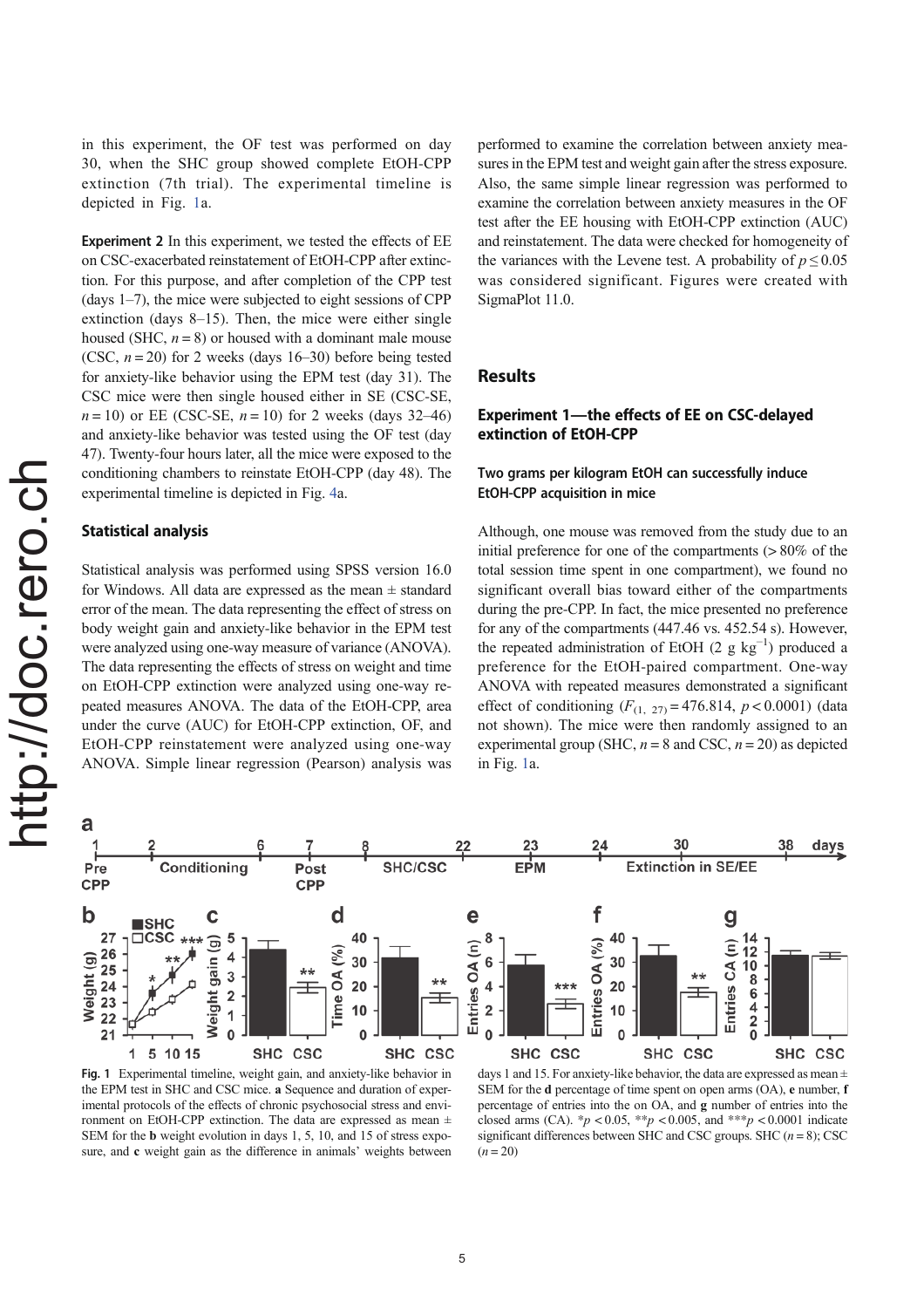#### Male CSC mice exhibit reduced weight gain and increased anxiogenic-like behavior

We have shown that exposure to the CSC stress has been associated with decreased weight gain (Bahi 2013, 2017b; Bahi and Dreyer 2014). Therefore, the SHC and CSC mice were weighed on days 1, 5, 10, and 15 to assess the effect of stress on growth. The Levene test revealed that both experimental groups had similar homogeneity (day 1:  $F_{(1, 26)} =$ 0.065,  $p = 0.800$ ; day 5:  $F_{(1, 26)} = 0.095$ ,  $p = 0.760$ ; day 10:  $F_{(1, 26)} = 0.187$ ,  $p = 0.669$ ; day 15:  $F_{(1, 26)} = 0.026$ ,  $p =$ 0.872). As depicted in Fig. 1b, the one-way ANOVA with repeated measures revealed a main effect of time  $(F_{(3, 78)} =$ 75.750,  $p < 0.0001$ ) and stress  $(F_{(1, 26)} = 9.666, p = 0.005)$ , with a significant interaction between the two factors  $(F_{(3)})$  $78$  = 6.336,  $p = 0.001$ ). Post hoc analysis indicated that mice in the CSC group had significantly lower body weights at days 5, 10, and 15 ( $p = 0.026$ ,  $p = 0.01$ , and  $p < 0.001$ , respectively) but not at day 1 ( $p = 0.879$ ). Consequently, and as depicted in Fig. 1c, extension of this analysis revealed that CSC mice had continued significant weight reduction compared with SHC controls  $(F_{(1, 26)} = 13.861, p = 0.001)$  and the Levene test verified the homogeneity of variance assumption between the two groups  $(F_{(1, 26)} = 0.042, p = 0.839)$ .

We and others have shown that CSC exposure in rodents increases anxiogenic-like behavior as assessed by decreased investigation of open areas in a novel environment in the EPM and/or OF tests (Bahi 2013, 2017b; Bahi and Dreyer 2014; Reber et al. 2007). To determine the behavioral consequences of CSC exposure, a series of parameters were measured using the EPM test. The one-way ANOVA revealed that the CSC mice spent significantly less time than SHC controls in the OA of the maze  $(F_{(1, 26)} = 15.122, p = 0.001)$  (Levene test;  $F_{(1, 26)}$  $_{26)}$  = 1.921,  $p = 0.177$ ) (Fig. 1d). Similarly, they also entered the OA significantly fewer times than SHC mice  $(F_{(1, 26)} =$ 15.932,  $p < 0.001$ ) (Levene test;  $F_{(1, 26)} = 3.254$ ,  $p = 0.083$ ) (Fig. 1e) and  $(F_{(1, 26)} = 14.176, p = 0.001)$  (Levene test;  $F_{(1, 26)}$  $_{26)}$  = 3.473,  $p = 0.074$ ) (Fig. 1f). Finally, and as depicted in Fig. 1g, analysis of total entries in the CA indicated that CSC and SHC mice were equally active  $(F_{(1, 26)} = 0.004,$  $p = 0.953$ ) with a homogenic variance between the two groups (Levene test;  $F_{(1, 26)} = 0.192$ ,  $p = 0.665$ ).

It should be emphasized that the Pearson test indicted that CSC-anxiogenic-like behavior correlated with decreased weight gain (data not shown).

### EE reduced CSC-anxiogenic-like behavior and CSC-delayed EtOH-CPP extinction

After completion of the EPM test, the SHC mice were left undisturbed but a cotton nesting material was added to the cage. However, the CSC mice were housed in SE or EE  $(n = 10 \text{ each})$  for 15 days. During this period, the mice were

exposed daily to the conditioning chambers to induce EtOH-CPP extinction. To be tested for their spontaneous, exploratory locomotion, and anxiety-like behaviors, the mice were subjected to the OF test after the 7th extinction trial (day 30) as described in the "Materials and methods" section.

Before CSC exposure, and as displayed in Fig. 2a, there was no significant differences, in the time spent in the EtOHpaired chamber, between the three experimental groups  $(F_{(2)})$  $25$  = 0.029,  $p = 0.972$ ) and the Levene test verified the homogeneity of the variances ( $F_{(2, 25)} = 1.078$ ,  $p = 0.356$ ).

Analyses of behavioral data collected during OF testing reveled a main effect of housing on the time spent in the center of the arena  $(F_{(2, 25)} = 11.932, p < 0.0001;$  Fig. 2b), but the Levene test for variance homogeneity was not found significant  $(F_{(2, 25)} = 1.726, p = 0.199)$ . Bonferroni post hoc evaluations revealed that stress exposure resulted in less time spent in the inner area of the field (SHC vs. CSC-SE;  $p < 0.0001$ ). However, housing in an EE resulted in more time spent in the inner area of the field (CSC-SE vs. CSC-SE;  $p = 0.018$ ). Also, and as expected, we found a main effect of housing on the number of fecal boli  $(F_{(2, 25)} = 11.808, p < 0.0001;$  Fig. 2c), and the equality of variances, using the Levene test, was verified  $(F_{(2, 25)} = 0.752, p = 0.482)$ . Bonferroni post hoc evaluations indicated that CSC-SE mice produced more fecal boli in the OF test (SHC vs. CSC-SE;  $p < 0.0001$ ). However, CSC-EE mice defecated less than CSC-SE animals in the novel cages (CSC-SE vs. CSC-SE;  $p = 0.007$ ). As depicted in Fig. 2d, the total distance traveled during testing was not altered in the 3 experimental groups  $(F_{(2, 25)} = 0.069, p = 0.934)$ . The Levene test verified the homogeneity of variances assumptions  $(F_{(2, 25)} = 0.064, p = 0.938)$ .

We have shown in a previous study that CSC mice showed impaired EtOH-CPP extinction (Bahi 2013, 2017b; Bahi and Dreyer 2014). Therefore, in this experiment, we asked whether chronic psychosocial stress-delayed EtOH-CPP extinction can be facilitated "shortened" with EE housing.

During the extinction phase, the mice were placed between the two compartments every day until CPP was extinguished. In fact and as depicted in Fig. 3a, the ANOVA with repeated measures showed significant effect of extinction training  $(F_{(7)})$  $1_{175}$  = 50.007,  $p < 0.0001$ ) and housing  $(F_{(2, 25)} = 6.317, p =$ 0.006) with a significant interaction  $(F_{(14, 175)} = 1.926, p =$ 0.026). Bonferroni post hoc evaluations indicated that, compared with SHC, CSC-SE mice showed delayed extinction on days 5, 7, 9, 11, and 13 ( $p = 0.008$ ,  $p = 0.001$ ,  $p = 0.005$ ,  $p < 0.001$ , and  $p = 0.028$ , respectively). However, EE significantly facilitated EtOH-CPP extinction in CSC mice on days 7 and 11 ( $p = 0.027$  and  $p = 0.004$ , respectively) with a strong tendency on day 5 and 9 ( $p = 0.084$  and  $p = 0.067$ , respectively). The individual AUC for each group are presented in Fig. 3b. There was a significant effect of housing on AUC ( $F_{(2)}$ )  $25$  = 7.653,  $p = 0.003$ ) with the CSC-SE group experiencing an increase in extinction AUC as compared with the SHC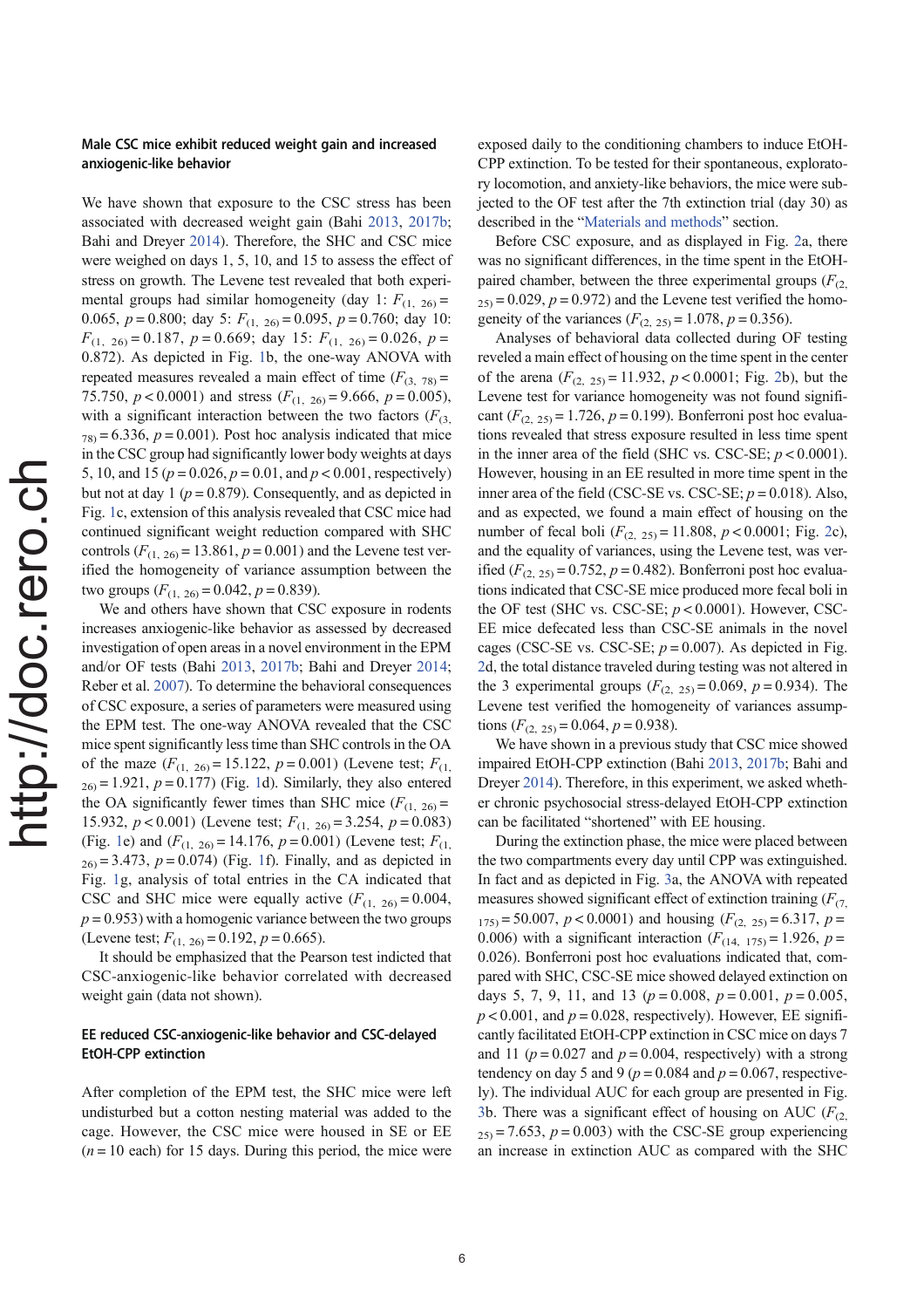Fig. 2 EtOH-CPP expression and anxiety-like behavior in the OF test in SHC and CSC mice housed in standard (SE) or enriched (EE) environment. The data are expressed as mean  $\pm$  SEM for the a EtOH-CPP expression before stress exposure. The data are expressed as mean ± SEM for the b time spent in the center of the arena, c number of fecal boli produced, and d number of line crossings during the OF test.  $\frac{p}{q}$ 0.0001 indicates significant differences between SHC and CSC-SE groups.  $\frac{\mu}{p}$  < 0.05 and  $\frac{\mu}{p}$  < 0.01 indicate significant differences between CSC-SE and CSC-EE groups. SHC  $(n = 8)$ ; CSC-SE  $(n = 10)$ ; CSC-EE  $(n = 10)$ 



http://doc.rero.chhttp://doc.rero.ch

group ( $p = 0.001$ ), and the CSC-EE group experiencing a facilitated extinction compared with the CSC-SE group ( $p =$ 0.044). The Levene test, used to analyze the homogeneity of variances, was not found significant  $(F_{(2, 25)} = 0.276, p =$ 0.761).

A simple linear regression analysis was performed to examine the correlation between the data of anxiety-like behavior obtained from the OF test and the AUC for EtOH-CPP extinction and the results are displayed in Fig. 3. The Pearson analysis showed a significant negative correlation between the AUC and the time spent of the arena  $(r = -$ 0.504;  $F_{(1, 26)} = 8.867$ ,  $p = 0.006$ ; Fig. 3c). However, the AUC correlated positively with the number of fecal boli produced  $(r = 0.533; F_{(1, 26)} = 10.313, p = 0.004; Fig. 3d)$ , but not with spontaneous locomotor activity ( $r = -0.111$ ;  $F_{(1, 26)} =$ 0.327,  $p = 0.572$ ; Data not shown).

Taken together, these results demonstrated that EEdecreased measures of anxiety-like behavior, following CSC exposure, were strongly associated with facilitated "accelerated" EtOH-CPP extinction with no apparent effect on locomotor activity.

# Experiment 2—the effects of EE on CSC-impaired EtOH-CPP reinstatement after extinction

We have shown in a previous report that CSC exposure exacerbated EtOH-CPP reinstatement (Bahi 2013, 2017b; Bahi and Dreyer 2014). Hence, in this experiment, we asked whether, EE can decrease CSC-intensified reinstatement of EtOH-CPP after extinction. To this end mice were first conditioned with 2  $g \text{ kg}^{-1}$  and tested for EtOH-CPP as described above. The timeline of the experiment is displayed in Fig. 4a.

Results have shown that mice displayed no initial preference for any of the compartments (451.57 vs. 448.43 s). In addition, the ANOVA with repeated measures indicated that the mice displayed an EtOH-induced preference compared with pre-CPP  $(F_{(1, 27)} = 313.814, p < 0.0001)$  (data not shown). However, there was no significant effect of cohort, indicating that mice displayed similar magnitudes of CPP ( $F_{(2)}$ ,  $25$  = 0.009,  $p = 0.991$ ; Fig. 4b). Then and as displayed in Fig. 4c, the EtOH-CPP was successfully extinguished as indicated by the ANOVA with repeated measures  $(F_{(7, 175)} = 81.767$ ,  $p < 0.0001$ ), with no significant differences between the three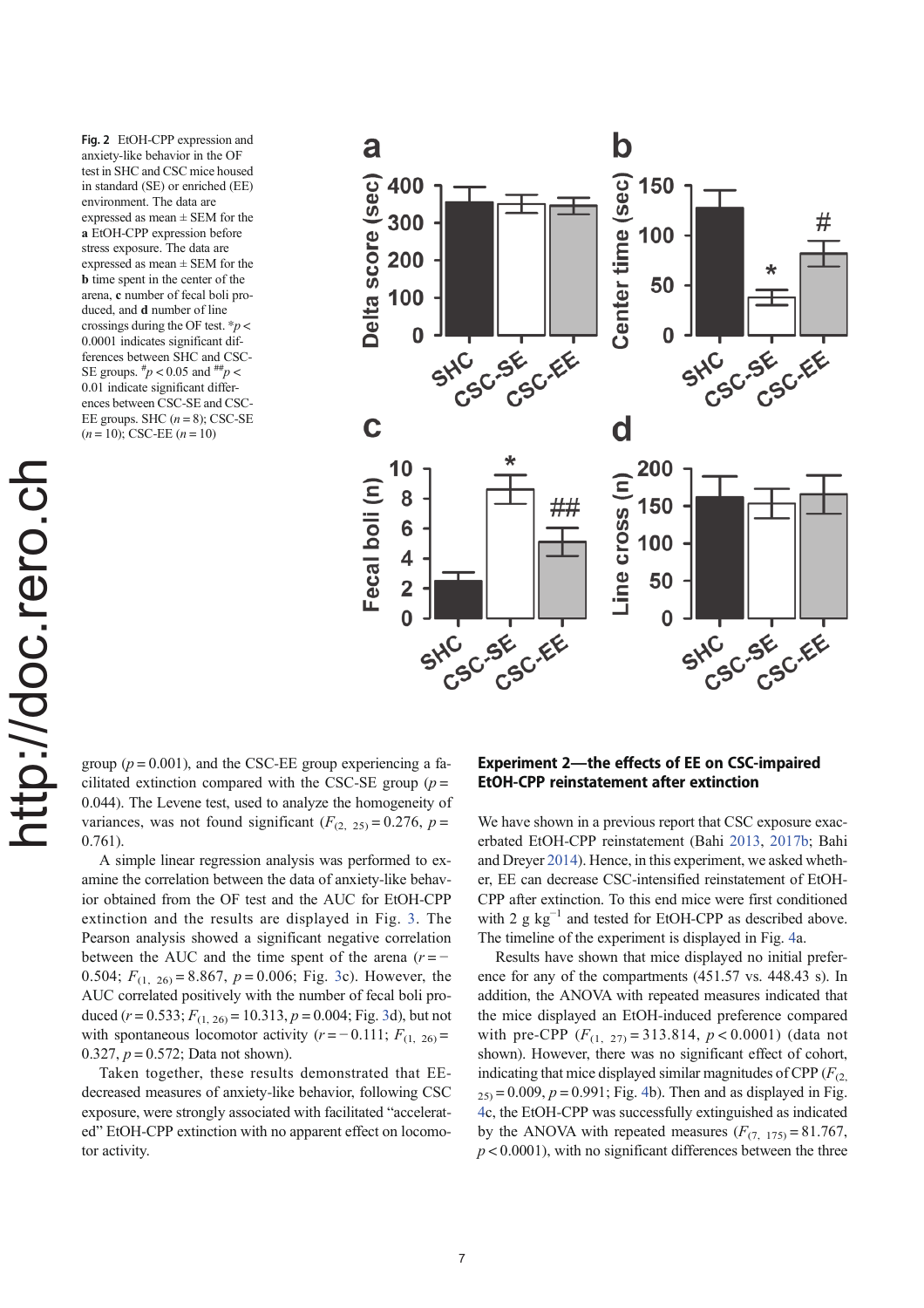

Fig. 3 EtOH-CPP extinction in SHC and CSC mice housed in standard (SE) or enriched (EE) environment and Pearson correlations between area under the curve (AUC) and anxiety-like behavior in the OF test. The data are expressed as mean  $\pm$  SEM for the **a** extinction of EtOH-CPP and **b** AUC for EtOH-CPP extinction. The data represent simple scatter regression between the AUC with c time spent in the center of the arena and d

number of fecal boli produced during the OF test. \*\*\*  $p < 0.0001$ , \*\*  $p <$ 0.01, and  $\frac{1}{p}$  < 0.05 indicate significant differences between SHC and CSC-SE groups.  $\#p < 0.05$ ,  $\#p < 0.01$ , and  $\#m = p < 0.005$  indicate significant differences between CSC-SE and CSC-EE groups. SHC  $(n=8)$ ; CSC-SE  $(n = 10)$ ; CSC-EE  $(n = 10)$ 



Fig. 4 Experimental timeline, EtOH-CPP expression and extinction, and weight gain in SHC and CSC mice. a Sequence and duration of experimental protocols of the effect of chronic psychosocial stress and environment on EtOH-CPP reinstatement after extinction. The data are expressed as mean  $\pm$  SEM for the **b** EtOH-CPP expression and **c** extinction. The

data are expressed as mean  $\pm$  SEM for the **d** weight evolution in days 1, 5, 10, and 15 of stress exposure and e weight gain as the difference in animals' weights between days 1 and 15.  $\frac{k}{p}$  < 0.01 and  $\frac{k}{p}$  < 0.005 indicate significant differences between SHC and CSC groups. SHC  $(n = 8)$ ; CSC  $(n = 20)$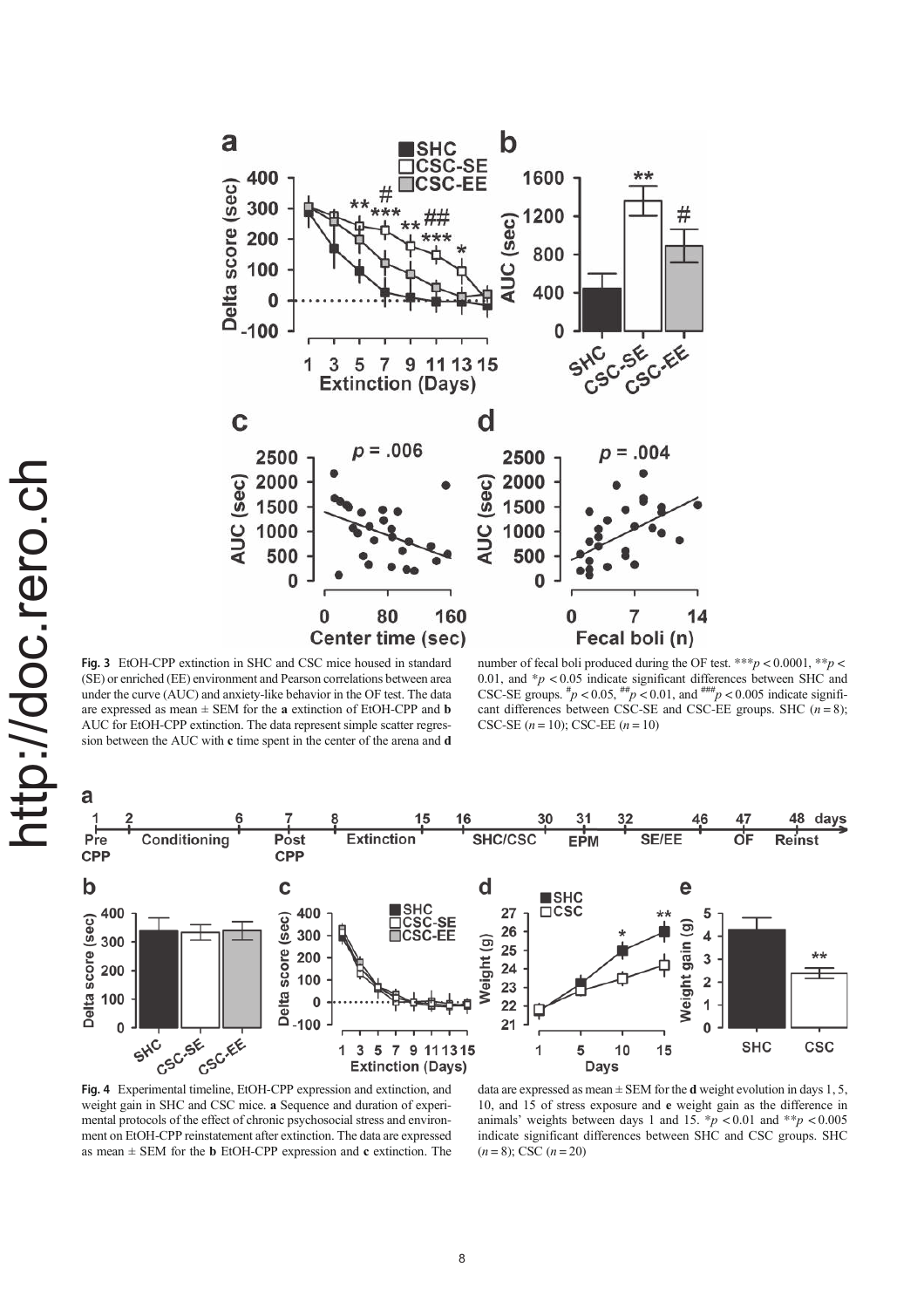cohorts  $(F_{(2, 25)} = 0.063, p = 0.939)$ . The differences of the AUC of EtOH-CPP extinction for the three cohorts were not found significant  $(F_{(2, 25)} = 0.045, p = 0.956$ ; data not shown).

# After extinction, chronic psychosocial stress reduced weight gain and increased anxiogenic-like behavior

After EtOH-CPP extinction, cohorts of mice  $(n = 20)$  were housed with a dominant mouse for 15 days. According to the Levene test, the groups had similar homogeneity at all time points in term of weight gain (day 1:  $F_{(1, 26)} = 1.059$ ,  $p =$ 0.313; day 5:  $F_{(1, 26)} = 0.171$ ,  $p = 0.682$ ; day 10:  $F_{(1, 26)} =$ 0.248,  $p = 0.623$ ; day 15:  $F_{(1, 26)} = 0.467$ ,  $p = 0.501$ ). As expected, the ANOVA with repeated measures revealed a main effect of time on body growth performance  $(F_{(3, 78)} = 81.949)$ ,  $p < 0.0001$ ), and the mice exposed to 2 weeks of CSC gained significantly less weight than those in the SHC group  $(F_{(1)})$  $_{26)}$  = 4.928,  $p = 0.035$ ) with a significant time  $\times$  stress interaction  $(F_{(3, 78)} = 7.943, p < 0.0001)$  (Fig. 4d). Bonferroni post hoc evaluations indicated that CSC mice showed less weight after 10 and 15 days of stress ( $p = 0.006$  and  $p = 0.003$  respectively), but not after 5 days ( $p = 0.478$ ). Also and as displayed in Fig. 4e, the animals in the CSC model group displayed significantly reduced body weight gain  $(F_{(1, 26)} = 15.249)$ ,  $p = 0.001$ ) with the variance homogeneity distribution checked by the Levene test  $(F_{(1, 26)} = 1.784, p = 0.193)$ .

Fig. 5 Anxiety-like behavior in the EPM test in SHC and CSC mice. The data are expressed as mean  $\pm$  SEM for the a percentage of time spent on open arms (OA), b number, c percentage of entries into the on OA, and d number of entries into the closed arms (CA).  $*p$  < 0.001 indicates significant differences between SHC and CSC groups. SHC  $(n=8)$ ; CSC  $(n = 20)$ 

The mice were then tested for their anxiety-like behavior using the EPM test and results indicated that chronic psychosocial stress increased anxiety, as evidenced by decreased time spent on the OA of the maze  $(F_{(1, 26)} = 25.420, p < 0.0001)$ (Levene test:  $F_{(1, 26)} = 0.005$ ,  $p = 0.942$ ) (Fig. 5a). The CSC mice displayed less number  $(F_{(1, 26)} = 27.351, p < 0.0001;$  Fig. 5b) and percentage  $(F_{(1, 26)} = 16.038, p < 0.0001;$  Fig. 5c) of entries in the OA with the homogeneity of variances assumptions being verified by the Levene test for both parameters  $((F<sub>(1, 26)</sub> = 0.004, p = 0.952)$  and  $(F<sub>(1, 26)</sub> = 2.570, p = 0.121)$ , respectively). Lastly and as depicted in Fig. 5d, we demonstrated that stress exposure had no effect on spontaneous locomotor activity as SHC and CSC mice showed equal number of visits to the CA of the EPM ( $F_{(1, 26)} = 0.114$ ,  $p = 0.739$ ) (Levene test for homogeneity of variance between the two groups,  $F_{(1, 26)} = 1.373$ ,  $p = 0.252$ ).

The relationship between weight gain and anxiety-like behavior was explored through Pearson correlation analysis and the results indicated that CSC-anxiogenic-like behavior correlated with decreased weight gain the (data not shown).

# EE ameliorated CSC-induced anxiety-like behavior and reduced EtOH-CPP reinstatement

After the EPM test, the CSC mice were housed in SE or EE for 15 days and anxiety-like behavior was tested using the OF test

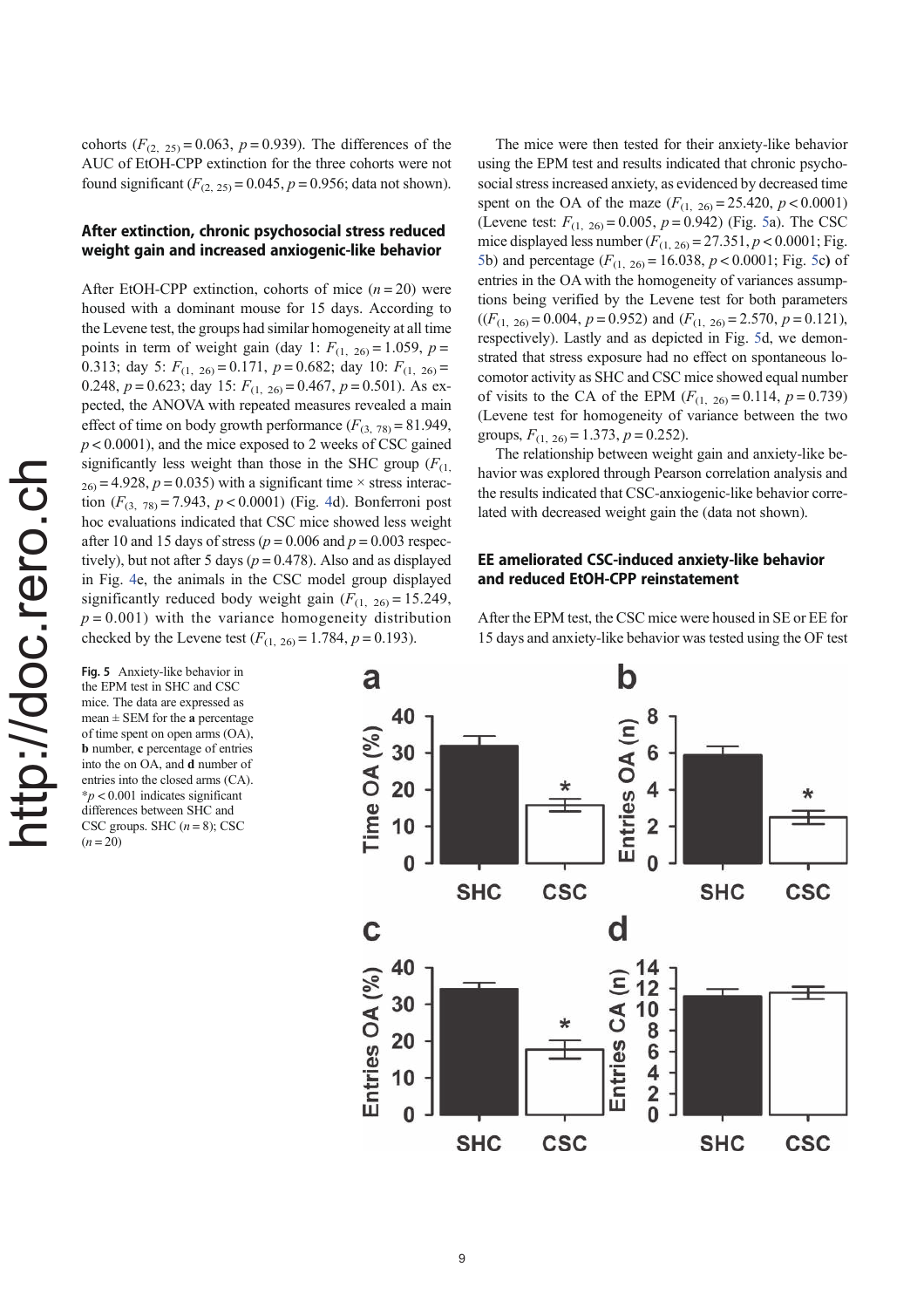and the results are displayed in Fig. 6. As expected, there was main effect of housing on the time spent in the center of the arena ( $F_{(2, 25)} = 10.187$ ,  $p = 0.001$ ). In fact, as depicted in Fig. 6a, compared with the SHC controls, chronic stress exposure significantly shortened the time the mice spent in the center of the OF  $(p < 0.0001)$ . However, post hoc evaluations comparing CSC-SE and CSC-EE showed higher responses by the latter in center squares time  $(p = 0.031)$  with equal variances (Levene test:  $F_{(2, 25)} = 2.979$ ,  $p = 0.069$ ). Also, 15-day stress exposure affected the number of fecal boli  $(F_{(2, 25)} = 11.325)$ ,  $p < 0.001$ ) (Fig. 6b) and the homogeneity of variances was verified with the Levene test  $(F_{(2, 25)} = 2.772, p = 0.082)$ . Bonferroni post hoc evaluations indicated that CSC mice housed in SE produced more fecal boli during the OF test than SHC mice  $(p < 0.001)$ . However, CSC-EE shed fewer fecal boli than CSC-SE mice in the OF  $(p = 0.050)$ . As shown in Fig. 6c, neither the CSC nor the EE affected spontaneous locomotor activity  $(F_{(2, 25)} = 0.213, p = 0.810)$  (Levene test:  $F_{(2, 25)} = 0.148, p = 0.863$ .

We next examined how EE- and CSC-resulted memory retrieval disruption influences subsequent EtOH-induced reinstatement of the CPP. In this test, the animals spent significantly more time in the drug-paired compartment when compared with the last extinction session  $(F_{(1, 27)} = 94.862)$ ,  $p < 0.0001$ ) with a significant effect of housing  $(F_{(2, 25)} =$ 5.786,  $p = 0.009$ ) (Fig. 6d) and nonsignificant Levene test  $(F_{(2, 25)} = 0.548, p = 0.585)$ . Bonferroni post hoc analysis showed that, as expected, in a SE, CSC exacerbated EtOH-CPP reinstatement ( $p = 0.003$  vs. SHC). However, the CPP reinstatement, observed in the mice housed in an EE, was significantly lower compared with the CPP reinstatement observed in the mice housed in a SE ( $p = 0.028$ ).

Taken together, EE induced a significant deficit in EtOHassociated memory retrieval as CSC-increased reinstatement was considerably decreased by EE.

Lastly, a Pearson correlation test to determine the strength of association between EtOH-CPP reinstatement and anxietylike behavior in the OF test showed a strong negative



SHC, and CSC mice housed in SE or EE and Pearson correlations. The data are expressed as mean  $\pm$  SEM for the **a** time spent in the center of the arena, b number of fecal boli produced, and c number of line crossings during the OF test. The data are expressed as mean  $\pm$  SEM for the **d** EtOH-CPP reinstatement CPP in SHC and CSC housed in SE or EE. The data represent simple scatter regression between EtOH-CPP

reinstatement with e time spent in the center of the arena and f number of fecal boli produced during the OF test. \*\*\*p < 0.0001, \*\*p < 0.001, and  $\sp{*}p < 0.005$  indicate significant differences between SHC and CSC-SE groups.  $\sp{*}p < 0.05$  and  $\sp{*}p \leq 0.01$  indicate significant differences between CSC-SE and CSC-EE groups. SHC  $(n=8)$ ; CSC-SE  $(n=10)$ ; CSC-EE  $(n = 10)$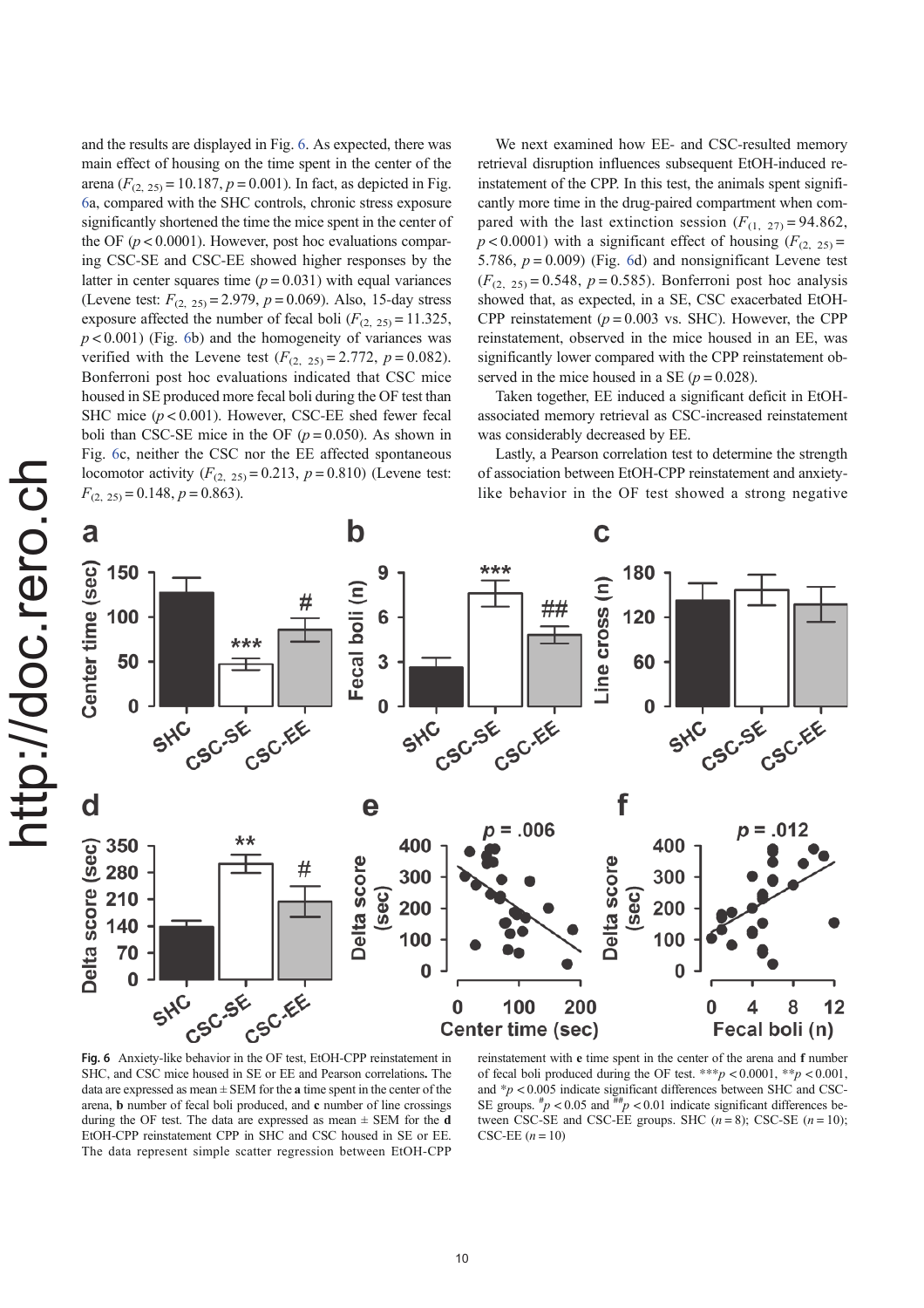correlation between CPP reinstatement and the time spent in the center of the arena ( $r = -0.611$ ,  $F_{(1, 26)} = 15.493$ ,  $p =$ 0.001; Fig. 6e), and a moderate, yet significant positive correlation between reinstatement and defecation in the OF  $(r =$ 0.469,  $F_{(1, 26)} = 7.339$ ,  $p = 0.012$ ; Fig. 6f). However, both linear regression and Pearson correlations demonstrated no significant relationship between CPP reinstatement and line crossings, i.e., spontaneous locomotor activity  $(r = 0.187,$  $F_{(1, 26)} = 0.944$ ,  $p = 0.340$ ; data not shown).

The results indicated that EE-decreased reinstatement of EtOH-CPP could be correlated with EE-anxiolytic-like effect.

### **Discussion**

To the best of our knowledge, the present study is the first to investigate the effects of EE following chronic psychosocial stress on EtOH-CPP extinction and reinstatement. Indeed, two major findings arise from the current investigation. First, we found that stress-delayed EtOH-CPP extinction was facilitated upon exposure to an EE. Second, when EtOH-CPP was extinguished, EE blocked EtOH-CPP reinstatement.

In agreement with previous studies from our laboratory (Bahi 2013, 2017b; Bahi and Dreyer 2014), the data presented in the current study provide strong indication that subordinate colony housing (CSC) is a suitable procedure to model chronic psychosocial stress in male mice. As expected, we have observed that stress exposure induced a significant reduction in body weight gain which is in line with our previous reports (Bahi 2013, 2017b; Bahi and Dreyer 2014) and with others using the same model (Fuchsl et al. 2014; Nyuyki et al. 2012; Reber et al. 2007; Reber et al. 2008; Singewald et al. 2009; Slattery et al. 2012; Veenema et al. 2008). Moreover, repeated defeat (once a day for 7 days) decreased body weight gain in Lewis rats in a time-dependent manner (Berton et al. 1998). It has been shown in rats that the extent of body weight gain is related to the rank of the animal within a social group (Stefanski 2001). In mice, several studies have reported that subordinate males are characterized by severe and significant weight loss (Blanchard et al. 1995; Tamashiro et al. 2004). One possible explanation is that weight loss in subordinate mice during social stress was due to the loss of adipose tissue. In fact, previous data have shown that while subordinate mice lost adipose tissue during stress exposure, they retained a higher percentage of visceral fat compared with controls (Tamashiro et al. 2007). Although, visceral fat is known to be an important risk factor in the development of different signs of the metabolic syndrome (for review, see (Eckel et al. 2005)), the mechanisms contributing to its development are not well characterized and more research is needed to elucidate such mechanisms.

We also observed that exposure to CSC significantly increased anxiety-like behavior as indicated by a decrease in the percentage of time spent on the open arms, and in the percentage of open arm entries compared with control mice. The number of entries into the closed arms, indicative of spontaneous locomotor activity, was not affected by CSC exposure as we have reported in our previous studies (Bahi 2013, 2017b; Bahi and Dreyer 2014). The current results are in line with previous studies showing that prolonged periods of stress result in higher anxiety levels. In fact, elevated level of anxiety is a strong indicator of acute or chronic stress because restraint (1 h) produced an anxiogenic-like phenotype in the elevated X-maze (McBlane and Handley 1994). In rats, exposure to the aggressive resident, leading to the rapid social defeat of the intruder, reduced subsequent exploration of open maze arms in males (Heinrichs et al. 1992; Nephew and Bridges 2011; Rygula et al. 2008) and females (McCormick et al. 2008). Similarly, in male DBA/2 mice, defeat by an experienced aggressive conspecific dominant mouse enhanced anxiety as indicated by decreases in percent open arm entries and percent time spent on the open arms (Rodgers and Cole 1993). Also, in DBA/2OlaHsd mice, chronic social defeat induced an increased avoidance behavior and significant reduction in directed exploration, and general exploration, as well as locomotion (Erhardt et al. 2009). Taken together, the findings confirmed stress vulnerability for subordinate mice and further establish the strength to use the current CSC procedure as a model for anxiety-related disorders.

In the 1st experiment, we asked the question whether EE could reverse and accelerate stress-delayed EtOH-CPP extinction. EtOH (2  $g kg^{-1}$ ) elicited a reliable and consistent CPP response. In fact, and after a period of conditioning, the mice spent significantly more time in the chamber paired with EtOH. These results are consistent with earlier studies, from our laboratory (Al Ameri et al. 2014; Al Maamari et al. 2014; Bahi and Dreyer 2014; Bahi et al. 2014b) and from others, in which 2  $g$  kg<sup>-1</sup> EtOH elicited a robust CPP in both mice (Huang et al. 2018; Marcus et al. 2017; Xie et al. 2019), and rats (Fu et al. 2016; Okhuarobo et al. 2018; Zuo et al. 2017). Next, we found, in the 1st experiment, that repeated daily exposure to both conditioning chambers successfully extinguished this CPP. It is interesting to note that, in control animals (SHC group), only 7 to 8 consecutive days were required to produce a reliable extinction. However, when mice were housed in a SE, after being exposed to chronic social stress (CSC-SE group), CPP extinction was significantly delayed and was achieved only after 14 days of repeated exposure to the conditioning chambers. Most importantly, EE accelerated EtOH-CPP extinction by 4–5 days in stress-exposed mice. In the 2nd experiment, we observed that, following extinction, EE attenuated stress-induced EtOH-CPP reinstatement.

It is worth mentioning that an experimental group receiving no social stress followed by EE is lacking from this study. Therefore, we should acknowledge that without such a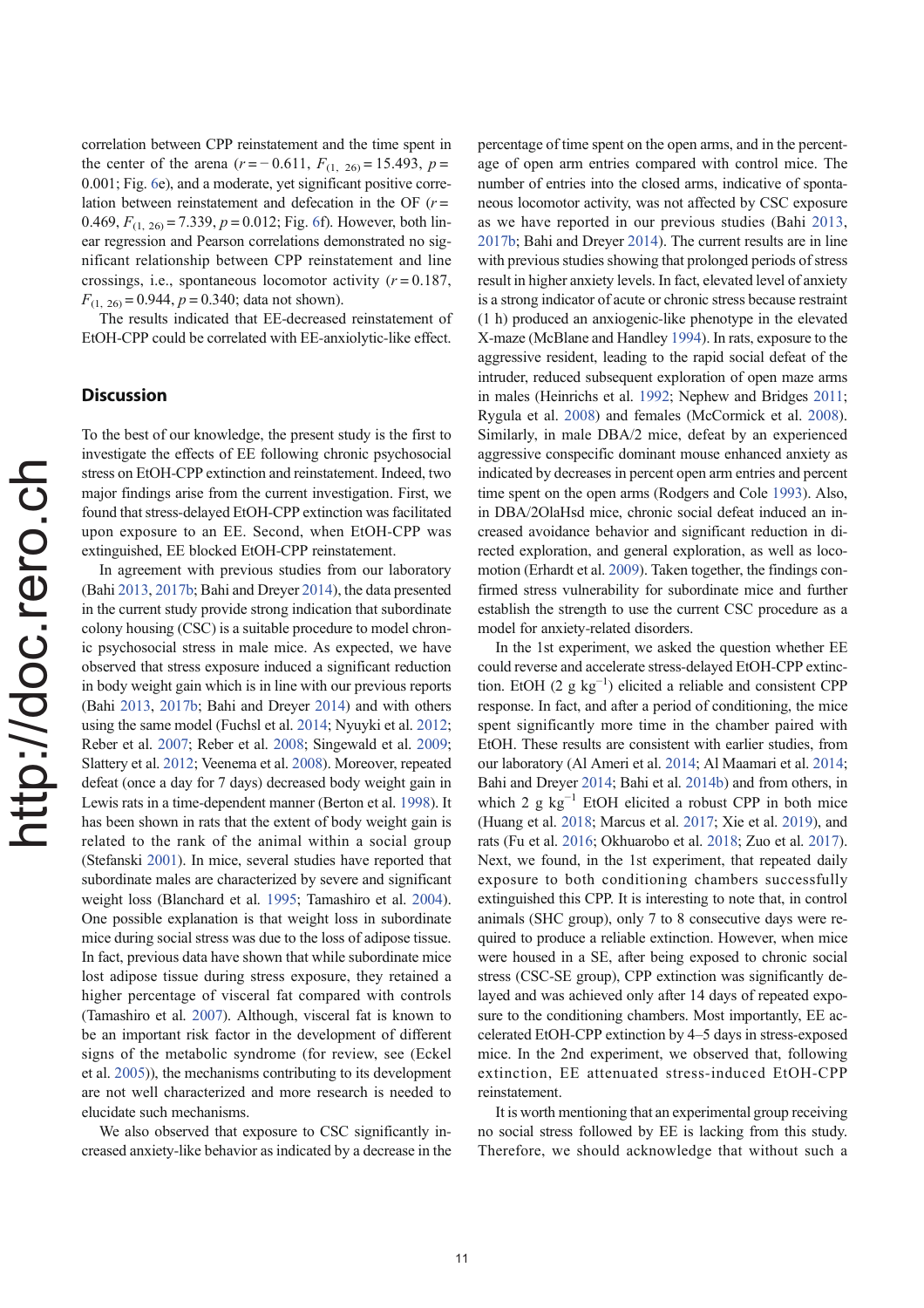control, we cannot rule out the general effects of EE on learning and motivation, rather than effects specific to EtOH-CPP, or drug reward in general. Nevertheless, the current findings confirm and extend a large body of literature that utilized selfadministration, as well as CPP, to show that EE could reverse stress- and drug-elicited reinstatement following extinction with other drugs of abuse and psychostimulants. In fact, Gauthier et al. (2017) have reported that brief periods of EE programmed at appropriate times in combination with cocaine-cue extinction sessions facilitated extinction and prevented subsequent reacquisition of cocaine selfadministration in male Wistar rats. Also, EE attenuated cocaine-seeking behavior compared with isolated conditions in rats (Thiel et al. 2012). Similarly, the effects of EE on nicotine-induced CPP in male rats were assessed and the results indicated that, in enriched conditions, rats showed extinction of the nicotine-induced CPP response by the 5th extinction session (Ewin et al. 2015). Also, while animals in standard and enriched housing conditions intravenously selfadministered similar amounts of heroin over 14 days, EE diminished extinction response in male Sprague-Dawley rats (Imperio et al. 2018). In addition, 30 days of EE significantly and consistently reduced cocaine seeking behavior during extinction sessions and significantly reduced cue and stressinduced reinstatement of cocaine self-administration (Chauvet et al. 2009).

It should be emphasized that chronic social stress decreased body weight in these animals by 10–15%. Such dramatic changes could lead to alterations in motivational mechanisms generally. In fact, a growing body of literature suggested that food restriction following CPP training enhances CPP reinstatement. For example, unlike those tested under the ad libitum feeding condition, food restricted rats showed a persistent cocaine-CPP (Zheng et al. 2012). Similarly, rats that were food restricted displayed a strong increase in cue-induced heroin seeking behavior and, interestingly, refeeding prior to testing or shortening the food restriction duration abrogated the increase of heroin seeking behavior (D'Cunha et al. 2013). Moreover, foodrestricted rats performed significantly more active lever presses and earned more sucrose reinforcements than ad libitum fed rats (Cason and Aston-Jones 2014). Also, a mild food restriction regimen, that results in the rats' body weights maintained at 90% of their nonrestricted body weight, resulted in a significantly increased rates of heroin seeking on test day (Sedki et al. 2013a; b). In the light of these findings, we cannot exclude that weight loss is still a potential cause of enhanced EtOH-CPP reinstatement and delayed extinction. Similarly, the amelioration of that weight loss might cause a reduction of CPP reinstatement seen following EE. Although earlier studies had focused on the "protective/preventive" effects of EE, it has been reported that EE can also have "curative/restorative" effects on psychostimulants' addiction as cocaine-induced CPP was sustained over long periods of abstinence in mice housed in SE but is gone in mice housed in EE (Solinas et al. 2008). Taken together, these findings indicate that EE can accelerate CPP extinction and remove already established addiction-related behaviors in rodents and suggest that EE may be an important aspect in facilitating abstinence and preventing relapse to EtOH addiction.

Although the current investigation demonstrates the ability of EE to facilitate CPP extinction and reduce stress-triggered EtOH-CPP reinstatement, it limits insight into the possible mechanisms underlying this effect. Nevertheless, we speculate that EE enhanced extinction learning, as suggested previously for EE effects on reducing cue-elicited sucrose-seeking behavior (Grimm et al. 2008). Indeed, EE improves learning on a number of behavioral task measures such as spatial learning, reinforcement, place preference, and discrimination tasks (Bardo et al. 1995; Pham et al. 1999; Rosenzweig and Bennett 1996; Smith et al. 2005; van Praag et al. 2000). Therefore, we hypothesize that, following stress exposure, EE mice may have learned more quickly that EtOH-associated cues no longer predicted EtOH administration, suggesting that EE might attenuate the incentive motivational effects of the EtOH-paired stimuli. It should be emphasized that this explanation might not be totally in line with Chauvet et al.'s (2009) findings which indicated that EE blunts cocaineseeking behavior on the 1st day of extinction, and afterward throughout re-exposure, without seeming to facilitate extinction learning (i.e., rate of extinction across days) per se. On another hand, a large body of evidence suggested that the rewarding effects of EtOH are due to increases in dopamine levels in the mesolimbic system (Di Chiara 1997), indicating that dopaminergic neurotransmission is a critical factor in both drug reward and relapse. Therefore, it seems that EE might "protect" against subsequent increases in brain dopamine elicited by stress exposure. In fact, stressincreased dopamine release in the prefrontal cortex (PFC) was significantly lower in enriched animals when compared with controls (Segovia et al. 2008). Also, handling-induced dopamine release in the PFC was significantly reduced in an EE (Segovia et al. 2008), suggesting that EE might reduce the activity of the mesocortical dopaminergic system. Regardless of the mechanisms underlying these effects, the implications of this study offer promise for alcohol-dependent individuals.

In conclusion, following stress exposure, EE facilitates extinction and reduces the risk of relapse in mice. Although, caution must be taken when generalizing these results to a human population, these findings highlight how environmental situations of people looking to quit drug taking could possibly contribute to the positive result of their efforts. In fact, studies in which different forms of stimulation have been used were shown to be useful for the treatment of addiction (Schnabel 2009). Therefore, the use of environmental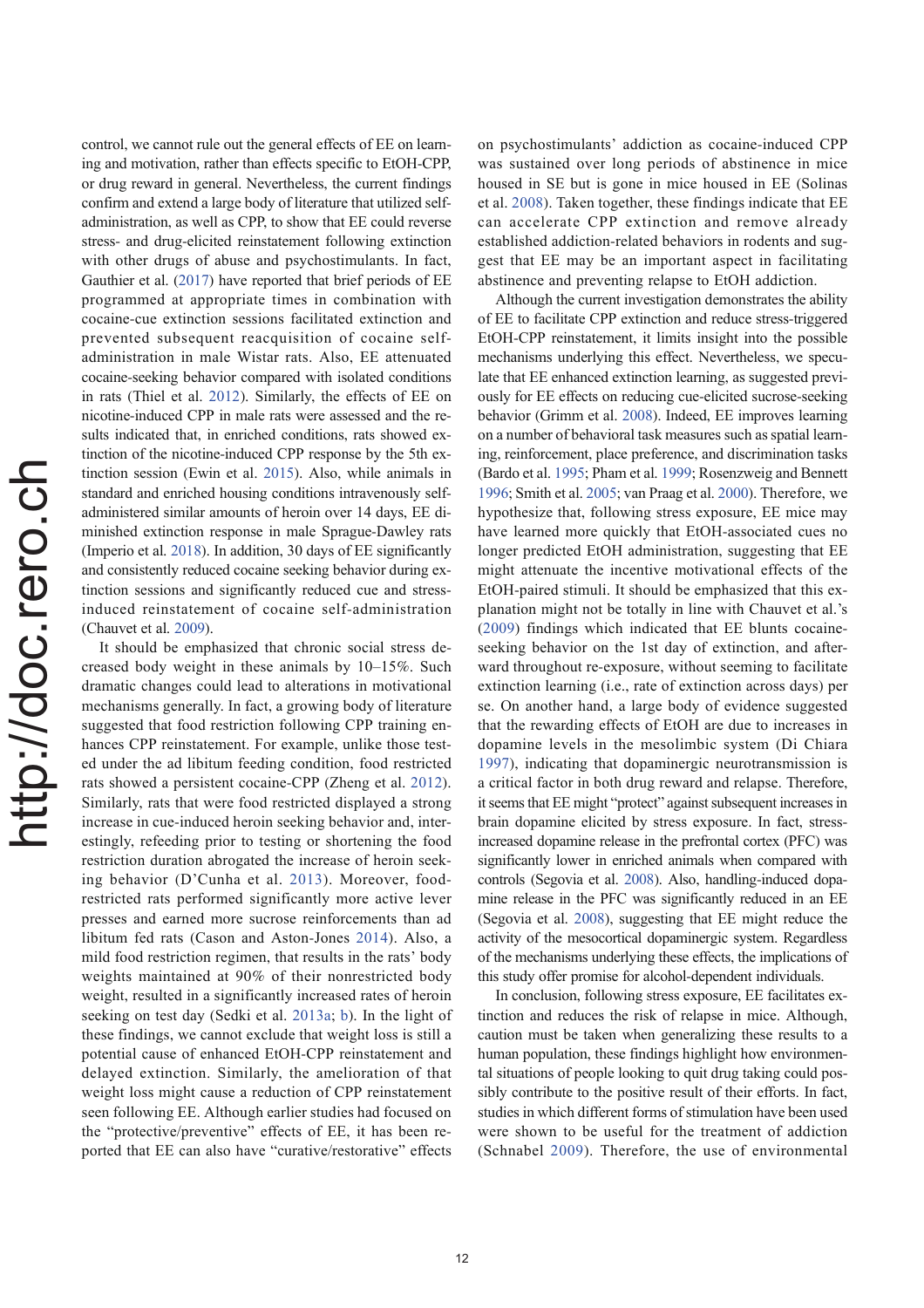stimulation together with pharmacotherapy as well as behavioral therapy may be of fundamental importance in the achievement of effective alcoholism treatment programs.

Acknowledgments The authors would like to acknowledge Mr. Mohamed Shafiullah for his technical assistance and Dr. Mahmoud Hag Ali from the Central Animal Facility for his advice on animal care and welfare. The authors thank the three anonymous reviewers whose comments and suggestions have greatly improved this manuscript.

Funding information AB was supported by grants from the United Arab Emirates University (No. NP/13/05) and the National Research foundation (No. 31M082). The funders had no further role in study design; in the collection, analysis, and interpretation of data; in the writing of the report; and in the decision to submit the paper for publication.

#### Compliance with ethical standards

Conflict of interest The authors declare that they have no conflict interest.

# References

- Al Ameri M, Al Mansouri S, Al Maamari A, Bahi A (2014) The histone deacetylase (HDAC) inhibitor valproic acid reduces ethanol consumption and ethanol-conditioned place preference in rats. Brain Res 1583:122–131
- Al Maamari E, Al Ameri M, Al Mansouri S, Bahi A (2014) Inhibition of urokinase plasminogen activator "uPA" activity alters ethanol consumption and conditioned place preference in mice. Drug Des Devel Ther 8:1391–1403
- Al Mansouri S, Ojha S, Al Maamari E, Al Ameri M, Nurulain SM, Bahi A (2014) The cannabinoid receptor 2 agonist, beta-caryophyllene, reduced voluntary alcohol intake and attenuated ethanol-induced place preference and sensitivity in mice. Pharmacol Biochem Behav 124:260–268
- Albrechet-Souza L, Viola TW, Grassi-Oliveira R, Miczek KA, de Almeida RMM (2017) Corticotropin releasing factor in the bed nucleus of the stria terminalis in socially defeated and non-stressed mice with a history of chronic alcohol intake. Front Pharmacol 8: 762
- Arai JA, Feig LA (2011) Long-lasting and transgenerational effects of an environmental enrichment on memory formation. Brain Res Bull 85:30–35
- Bahi A (2012) The selective metabotropic glutamate receptor 7 allosteric agonist AMN082 prevents reinstatement of extinguished ethanolinduced conditioned place preference in mice. Pharmacol Biochem Behav 101:193–200
- Bahi A (2013) Increased anxiety, voluntary alcohol consumption and ethanol-induced place preference in mice following chronic psychosocial stress. Stress 16:441–451
- Bahi A (2015) The oxytocin receptor impairs ethanol reward in mice. Physiol Behav 139:321–327
- Bahi A (2017a) Decreased anxiety, voluntary ethanol intake and ethanolinduced CPP acquisition following activation of the metabotropic glutamate receptor 8 "mGluR8". Pharmacol Biochem Behav 155: 32–42
- Bahi A (2017b) Environmental enrichment reduces chronic psychosocial stress-induced anxiety and ethanol-related behaviors in mice. Prog Neuro-Psychopharmacol Biol Psychiatry 77:65–74
- Bahi A, Dreyer JL (2012a) Hippocampus-specific deletion of tissue plasminogen activator "tPA" in adult mice impairs depression- and anxiety-like behaviors. Eur Neuropsychopharmacol 22:672–682
- Bahi A, Dreyer JL (2012b) Involvement of tissue plasminogen activator "tPA" in ethanol-induced locomotor sensitization and conditionedplace preference. Behav Brain Res 226:250–258
- Bahi A, Dreyer JL (2014) Chronic psychosocial stress causes delayed extinction and exacerbates reinstatement of ethanol-induced conditioned place preference in mice. Psychopharmacology 231:367–377
- Bahi A, Dreyer JL (2018) Lentiviral-mediated let-7d microRNA overexpression induced anxiolytic- and anti-depressant-like behaviors and impaired dopamine D3 receptor expression. Eur Neuropsychopharmacol 28:1394–1404
- Bahi A, Dreyer JL (2019) Dopamine transporter (DAT) knockdown in the nucleus accumbens improves anxiety- and depression-related behaviors in adult mice. Behav Brain Res 359:104–115
- Bahi A, Tolle V, Fehrentz JA, Brunel L, Martinez J, Tomasetto CL, Karam SM (2013) Ghrelin knockout mice show decreased voluntary alcohol consumption and reduced ethanol-induced conditioned place preference. Peptides 43:48–55
- Bahi A, Al Mansouri S, Al Memari E, Al Ameri M, Nurulain SM, Ojha S (2014a) Beta-Caryophyllene, a CB2 receptor agonist produces multiple behavioral changes relevant to anxiety and depression in mice. Physiol Behav 135:119–124
- Bahi A, Nurulain SM, Ojha S (2014b) Ethanol intake and ethanolconditioned place preference are reduced in mice treated with the bioflavonoid agent naringin. Alcohol 48:677–685
- Bardo MT, Bowling SL, Rowlett JK, Manderscheid P, Buxton ST, Dwoskin LP (1995) Environmental enrichment attenuates locomotor sensitization, but not in vitro dopamine release, induced by amphetamine. Pharmacol Biochem Behav 51:397–405
- Berton O, Aguerre S, Sarrieau A, Mormede P, Chaouloff F (1998) Differential effects of social stress on central serotonergic activity and emotional reactivity in Lewis and spontaneously hypertensive rats. Neuroscience 82:147–159
- Blanchard DC, Spencer RL, Weiss SM, Blanchard RJ, McEwen B, Sakai RR (1995) Visible burrow system as a model of chronic social stress: behavioral and neuroendocrine correlates. Psychoneuroendocrinology 20:117–134
- Britton DR, Britton KT (1981) A sensitive open field measure of anxiolytic drug activity. Pharmacol Biochem Behav 15:577–582
- Calvo-Torrent A, Brain PF, Martinez M (1999) Effect of predatory stress on sucrose intake and behavior on the plus-maze in male mice. Physiol Behav 67:189–196
- Caruso MJ, Seemiller LR, Fetherston TB, Miller CN, Reiss DE, Cavigelli SA, Kamens HM (2018) Adolescent social stress increases anxietylike behavior and ethanol consumption in adult male and female C57BL/6J mice. Sci Rep 8:10040
- Cason AM, Aston-Jones G (2014) Role of orexin/hypocretin in conditioned sucrose-seeking in female rats. Neuropharmacology 86:97– 102
- Chauvet C, Lardeux V, Goldberg SR, Jaber M, Solinas M (2009) Environmental enrichment reduces cocaine seeking and reinstatement induced by cues and stress but not by cocaine. Neuropsychopharmacology 34:2767–2778
- Cloutier RM, Blumenthal H, Trim RS, Douglas ME, Anderson KG (2019) Real-time social stress response and subsequent alcohol use initiation among female adolescents. Psychol Addict Behav 33:254– 265
- Conway KP, Compton W, Stinson FS, Grant BF (2006) Lifetime comorbidity of DSM-IV mood and anxiety disorders and specific drug use disorders: results from the National Epidemiologic Survey on alcohol and related conditions. J Clin Psychiatry 67:247–257
- D'Cunha TM, Sedki F, Macri J, Casola C, Shalev U (2013) The effects of chronic food restriction on cue-induced heroin seeking in abstinent male rats. Psychopharmacology 225:241–250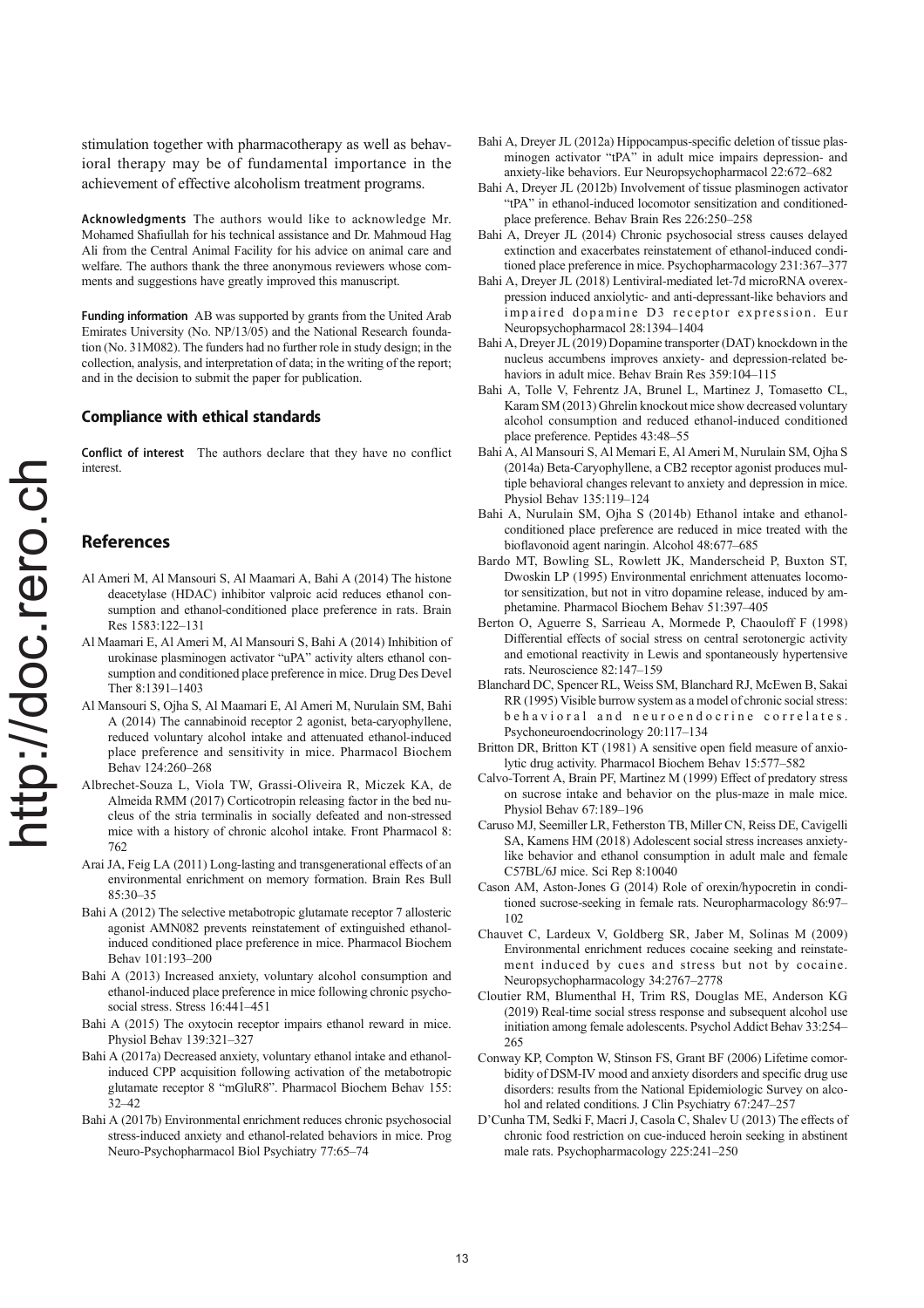- Di Chiara G (1997) Alcohol and dopamine. Alcohol Health Res World 21:108–114
- Eckel RH, Grundy SM, Zimmet PZ (2005) The metabolic syndrome. Lancet 365:1415–1428
- El Rawas R, Thiriet N, Lardeux V, Jaber M, Solinas M (2009) Environmental enrichment decreases the rewarding but not the activating effects of heroin. Psychopharmacology 203:561–570
- Erhardt A, Muller MB, Rodel A, Welt T, Ohl F, Holsboer F, Keck ME (2009) Consequences of chronic social stress on behaviour and vasopressin gene expression in the PVN of DBA/2OlaHsd mice influence of treatment with the CRHR1-antagonist R121919/NBI 30775. J Psychopharmacol 23:31–39
- Ewin SE, Kangiser MM, Stairs DJ (2015) The effects of environmental enrichment on nicotine condition place preference in male rats. Exp Clin Psychopharmacol 23:387–394
- Fu R, Chen X, Zuo W, Li J, Kang S, Zhou LH, Siegel A, Bekker A, Ye JH (2016) Ablation of mu opioid receptor-expressing GABA neurons in rostromedial tegmental nucleus increases ethanol consumption and regulates ethanol-related behaviors. Neuropharmacology 107: 58–67
- Fuchsl AM, Neumann ID, Reber SO (2014) Stress resilience: a lowanxiety genotype protects male mice from the consequences of chronic psychosocial stress. Endocrinology 155:117–126
- Gauthier JM, Lin A, Nic Dhonnchadha BA, Spealman RD, Man HY, Kantak KM (2017) Environmental enrichment facilitates cocainecue extinction, deters reacquisition of cocaine self-administration and alters AMPAR GluA1 expression and phosphorylation. Addict Biol 22:152–162
- Grant BF, Stinson FS, Dawson DA, Chou SP, Dufour MC, Compton W, Pickering RP, Kaplan K (2004) Prevalence and co-occurrence of substance use disorders and independent mood and anxiety disorders: results from the National Epidemiologic Survey on alcohol and related conditions. Arch Gen Psychiatry 61:807–816
- Grimm JW, Osincup D, Wells B, Manaois M, Fyall A, Buse C, Harkness JH (2008) Environmental enrichment attenuates cue-induced reinstatement of sucrose seeking in rats. Behav Pharmacol 19:777–785
- Grinan-Ferre C, Izquierdo V, Otero E, Puigoriol-Illamola D, Corpas R, Sanfeliu C, Ortuno-Sahagun D, Pallas M (2018) Environmental enrichment improves cognitive deficits, AD hallmarks and epigenetic alterations presented in 5xFAD mouse model. Front Cell Neurosci  $12:224$
- Hasin DS, Stinson FS, Ogburn E, Grant BF (2007) Prevalence, correlates, disability, and comorbidity of DSM-IV alcohol abuse and dependence in the United States: results from the National Epidemiologic Survey on alcohol and related conditions. Arch Gen Psychiatry 64:830–842
- Heilig M, Goldman D, Berrettini W, O'Brien CP (2011) Pharmacogenetic approaches to the treatment of alcohol addiction. Nat Rev Neurosci 12:670–684
- Heinrichs SC, Pich EM, Miczek KA, Britton KT, Koob GF (1992) Corticotropin-releasing factor antagonist reduces emotionality in socially defeated rats via direct neurotropic action. Brain Res 581:190– 197
- Hess SE, Rohr S, Dufour BD, Gaskill BN, Pajor EA, Garner JP (2008) Home improvement: C57BL/6J mice given more naturalistic nesting materials build better nests. J Am Assoc Lab Anim Sci 47: 25–31
- Huang H, Zhang X, Fu X, Zhang X, Lang B, Xiang X, Hao W (2018) Alcohol-induced conditioned place preference negatively correlates with anxiety-like behavior in adolescent mice: inhibition by a neurokinin-1 receptor antagonist. Psychopharmacology 235:2847– 2857
- Hwa LS, Holly EN, DeBold JF, Miczek KA (2016) Social stressescalated intermittent alcohol drinking: modulation by CRF-R1 in the ventral tegmental area and accumbal dopamine in mice. Psychopharmacology 233:681–690
- Imperio CG, McFalls AJ, Hadad N, Blanco-Berdugo L, Masser DR, Colechio EM, Coffey AA, Bixler GV, Stanford DR, Vrana KE, Grigson PS, Freeman WM (2018) Exposure to environmental enrichment attenuates addiction-like behavior and alters molecular effects of heroin self-administration in rats. Neuropharmacology 139: 26–40
- Li X, Meng L, Huang K, Wang H, Li D (2015) Environmental enrichment blocks reinstatement of ethanol-induced conditioned place preference in mice. Neurosci Lett 599:92–96
- Lima FB, Spinelli de Oliveira E (2014) What is the impact of low testosterone levels on the anatomical and behavioral repertoire of longterm enriched housing of male mice? Behav Process 108:57–64
- Lopatina O, Yoshihara T, Nishimura T, Zhong J, Akther S, Fakhrul AA, Liang M, Higashida C, Sumi K, Furuhara K, Inahata Y, Huang JJ, Koizumi K, Yokoyama S, Tsuji T, Petugina Y, Sumarokov A, Salmina AB, Hashida K, Kitao Y, Hori O, Asano M, Kitamura Y, Kozaka T, Shiba K, Zhong F, Xie MJ, Sato M, Ishihara K, Higashida H (2014) Anxiety- and depression-like behavior in mice lacking the CD157/BST1 gene, a risk factor for Parkinson's disease. Front Behav Neurosci 8:133
- Lopez MF, Laber K (2015) Impact of social isolation and enriched environment during adolescence on voluntary ethanol intake and anxiety in C57BL/6J mice. Physiol Behav 148:151–156
- Marcus DJ, Henderson-Redmond AN, Gonek M, Zee ML, Farnsworth JC, Amin RA, Andrews MJ, Davis BJ, Mackie K, Morgan DJ (2017) Mice expressing a "hyper-sensitive" form of the CB1 cannabinoid receptor (CB1) show modestly enhanced alcohol preference and consumption. PLoS One 12:e0174826
- McBlane JW, Handley SL (1994) Effects of two stressors on behaviour in the elevated X-maze: preliminary investigation of their interaction with 8-OH-DPAT. Psychopharmacology 116:173–182
- McCormick CM, Smith C, Mathews IZ (2008) Effects of chronic social stress in adolescence on anxiety and neuroendocrine response to mild stress in male and female rats. Behav Brain Res 187:228–238
- Nephew BC, Bridges RS (2011) Effects of chronic social stress during lactation on maternal behavior and growth in rats. Stress 14:677– 684
- Newman EL, Albrechet-Souza L, Andrew PM, Auld JG, Burk KC, Hwa LS, Zhang EY, DeBold JF, Miczek KA (2018) Persistent escalation of alcohol consumption by mice exposed to brief episodes of social defeat stress: suppression by CRF-R1 antagonism. Psychopharmacology 235:1807–1820
- Nithianantharajah J, Hannan AJ (2006) Enriched environments, experience-dependent plasticity and disorders of the nervous system. Nat Rev Neurosci 7:697–709
- Norman KJ, Seiden JA, Klickstein JA, Han X, Hwa LS, DeBold JF, Miczek KA (2015) Social stress and escalated drug selfadministration in mice I. Alcohol and corticosterone Psychopharmacology (Berl) 232:991–1001
- Nyuyki KD, Beiderbeck DI, Lukas M, Neumann ID, Reber SO (2012) Chronic subordinate colony housing (CSC) as a model of chronic psychosocial stress in male rats. PLoS One 7:e52371
- Okhuarobo A, Igbe I, Yahaya A, Sule Z (2018) Effect of caffeine on alcohol consumption and alcohol-induced conditioned place preference in rodents. J Basic Clin Physiol Pharmacol 30:19–28
- Pang TY, Hannan AJ, Lawrence AJ (2019) Novel approaches to alcohol rehabilitation: modification of stress-responsive brain regions through environmental enrichment. Neuropharmacology 145:25–36
- Pellow S, Chopin P, File SE, Briley M (1985) Validation of open:closed arm entries in an elevated plus-maze as a measure of anxiety in the rat. J Neurosci Methods 14:149–167
- Pham TM, Ickes B, Albeck D, Soderstrom S, Granholm AC, Mohammed AH (1999) Changes in brain nerve growth factor levels and nerve growth factor receptors in rats exposed to environmental enrichment for one year. Neuroscience 94:279–286